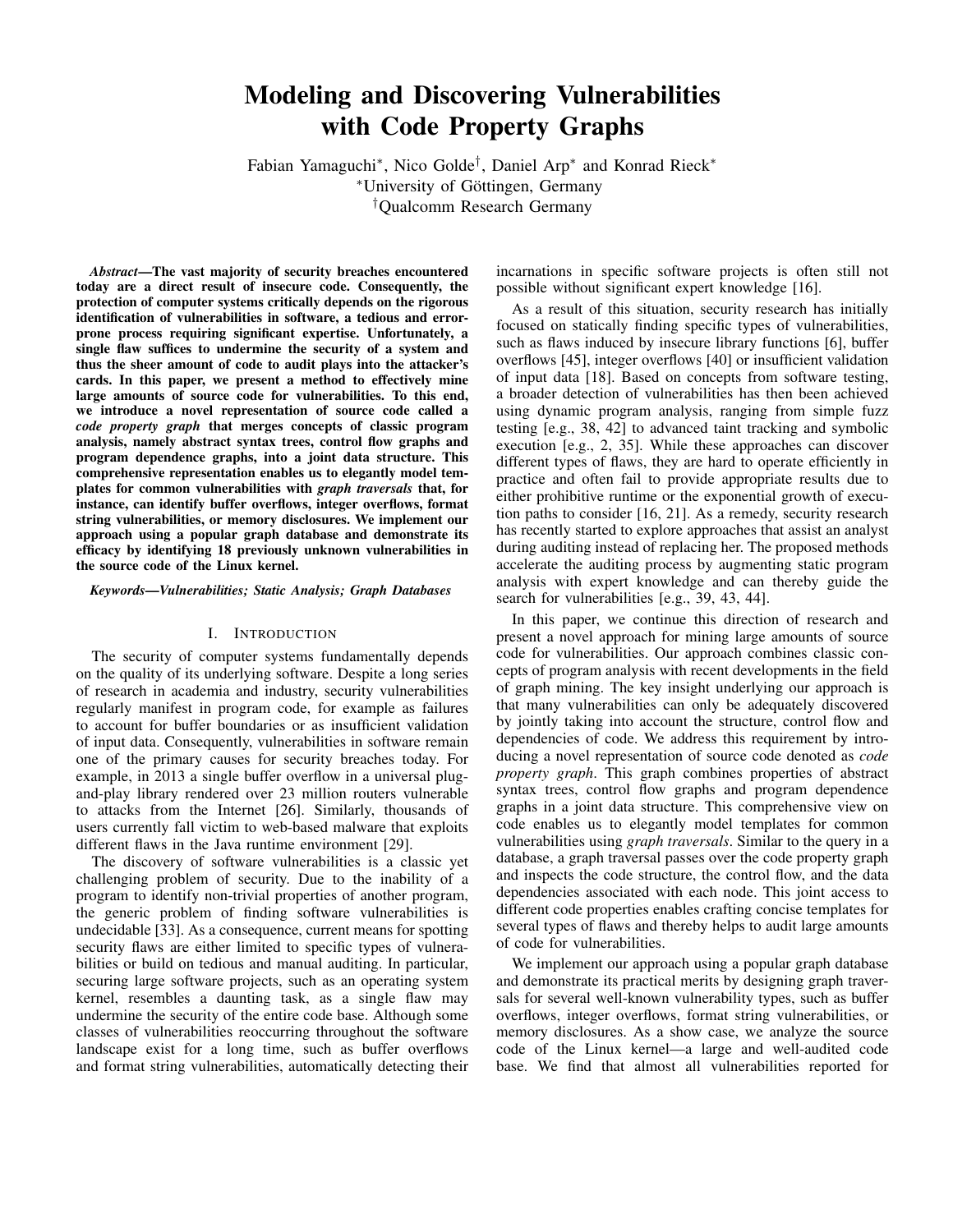the Linux kernel in 2012 can be described using traversals in its code property graph. Despite considerable efforts by the open-source community to improve the kernel's security, these traversals enable us to discover *18 previously unknown vulnerabilities* in the Linux kernel, thereby demonstrating the capabilities of code property graphs in practice.

In summary, we make the following contributions to the problem of vulnerability discovery:

- *Code property graph.* We introduce a novel representation of source code that combines properties of abstract syntax trees, control flow graphs and program dependence graphs in a joint data structure.
- *Traversals for vulnerability types.* We show that common types of vulnerabilities can be elegantly modeled as traversals of the code property graph and give rise to efficient detection templates.
- *Efficient implementation.* We demonstrate that by importing the code property graph into a graph database, traversals can be efficiently executed on large code bases, such as the Linux kernel.

The remainder of this paper is structured as follows: We provide background information on representations of code in Section II and define the concepts of property graphs and graph traversals in Section III. We introduce our novel representation—code property graphs—in Section IV and demonstrate how it can be used to characterize vulnerabilities in Section V. We evaluate our approach in Section VI. Related work and limitations are discussed in Section VII and VIII, respectively. Section IX concludes the paper.

#### II. REPRESENTATIONS OF CODE

Various different representations of code have been developed in the fields of program analysis and compiler design to reason about properties of programs. While these representations have been designed primarily to analyze and optimize code, they are also suited to characterize it as explored in this work. In particular, we focus on three classic representations, namely *abstract syntax trees*, *control flow graphs* and *program dependence graphs* which form the basis for our approach to vulnerability discovery. A detailed discussion of code representations can be found in the book by Aho et al. [1].

| void foo()             | 1                       |
|------------------------|-------------------------|
|                        | $\mathfrak{D}$          |
| int $x = source()$ ;   | $\overline{\mathbf{3}}$ |
| if $(x < MAX)$         |                         |
|                        | $\overline{5}$          |
| int $y = 2 \times x$ ; | 6                       |
| sink(y);               |                         |
|                        | 8                       |
|                        | q                       |
|                        |                         |

Fig. 1: Exemplary code sample (see Figure 2).

As a simple example illustrating the different representations and running through this section, we consider the code sample shown in Figure 1.

## *A. Abstract Syntax Trees (AST)*

Abstract syntax trees are usually among the first intermediate representations produced by code parsers of compilers and thus form the basis for the generation of many other code representations. These trees faithfully encode how statements and expressions are nested to produce programs. In contrast to a *parse tree*, however, abstract syntax trees no longer represent the concrete syntax chosen to express the program. For example, in the language C, a comma-separated list of declarations will usually produce the same abstract syntax tree as two consecutive declarations.

Abstract syntax trees are ordered trees where inner nodes represent *operators* (e.g., additions or assignments) and leaf nodes correspond to *operands* (e.g., constants or identifiers). As an example, consider Figure 2a showing an abstract syntax tree for the code sample given in Figure 1. While abstract syntax trees are well suited for simple code transformations and have been employed to identify semantically similar code [3, 43], they are not applicable for more evolved code analysis, such as the detection of dead code or uninitialized variables. The reason for this deficiency is that neither the control flow nor data dependencies are made explicit by this representation of code.

## *B. Control Flow Graphs (CFG)*

A control flow graph explicitly describes the order in which code statements are executed as well as conditions that need to be met for a particular path of execution to be taken. To this end, statements and predicates are represented by nodes, which are connected by directed edges to indicate the transfer of control. While these edges need not be ordered as in the case of the abstract syntax trees, it is necessary to assign a label of *true*, *false* or  $\epsilon$  to each edge. In particular, a statement node has one outgoing edge labeled as  $\epsilon$ , whereas a predicate node has two outgoing edges corresponding to a *true* or *false* evaluation of the predicate. Control flow graphs can be constructed from abstract syntax trees in a two step procedure: first, structured control statements (e.g., *if*, *while*, *for*) are taken into account to build a preliminary control flow graph. Second, the preliminary control flow graph is corrected by additionally considering unstructured control statements such as *goto*, *break* and *continue*. Figure 2b shows the CFG for the code sample given in Figure 1.

Control flow graphs have been used for a variety of applications in the security context, e.g., to detect variants of known malicious applications [11] and to guide fuzz testing tools [37]. Moreover, they have become a standard code representation in reverse engineering to aid in program understanding. However, while control flow graphs expose the control flow of an application, they fail to provide data flow information. For vulnerability analysis in particular, this means that control flow graphs cannot be easily used to identify statements, which process data influenced by an attacker.

## *C. Program Dependence Graphs (PDG)*

Program dependence graphs introduced by Ferrante et al. [9] have been originally developed to perform program slic-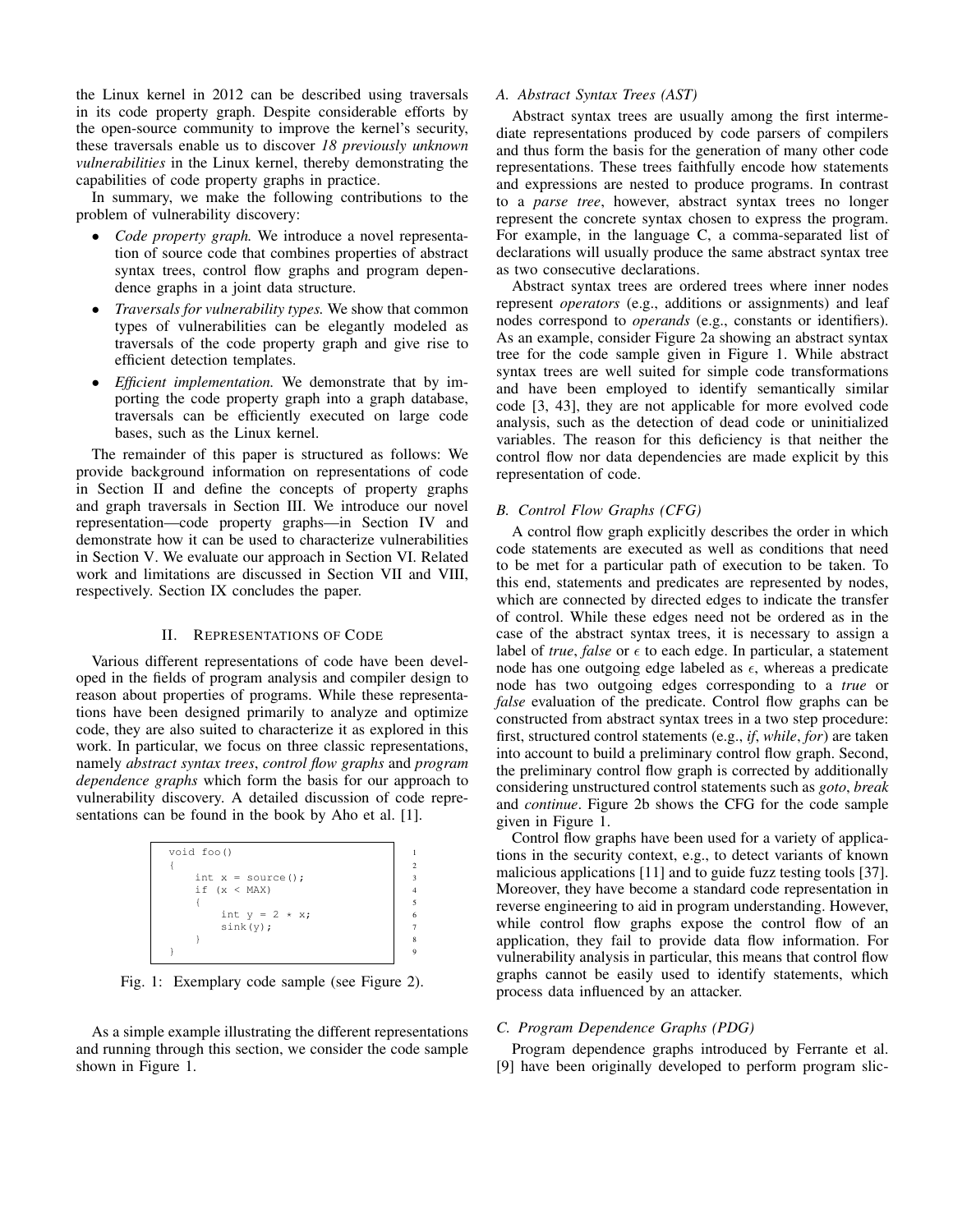

Fig. 2: Representations of code for the example in Figure 1. Control and data dependencies are indicated by  $C$  and  $D$  in the program dependence graph.

ing [41], that is, to determine all statements and predicates of a program that affect the value of a variable at a specified statement. The program dependence graph explicitly represents dependencies among statements and predicates. In particular, the graph is constructed using two types of edges: data dependency edges reflecting the influence of one variable on another and control dependency edges corresponding to the influence of predicates on the values of variables. The edges of a program dependence graph can be calculated from a control flow graph by first determining the set of variables *defined* and the set of variables *used* by each statement and calculating *reaching definitions* for each statement and predicate, a standard problem from compiler design [see 1].

As an example, Figure 2c shows the program dependence graph for the code sample given in Figure 1. Note that control dependency edges are not simply control flow edges and, in particular, that the order in which statements are executed can no longer be determined from the graph, whereas dependencies between statements and predicates are clearly visible.

### III. PROPERTY GRAPHS AND TRAVERSALS

Each of the presented representations provides a unique view on source code emphasizing different aspects of the underlying program. To combine these views into a joint representation for vulnerability discovery, we employ the concept of a *property graph* [34], which is a basic representation of structured data in many graph databases, as for example ArangoDB, Neo4J and OrientDB. Formally, a property graph is defined as follows.

**Definition 1.** A *property graph*  $G = (V, E, \lambda, \mu)$  is a directed, edge-labeled, attributed multigraph where  $V$  is a set of nodes, E is a set of directed edges, and  $\lambda : E \to \Sigma$  is an edge labeling function assigning a label from the alphabet  $\Sigma$  to each edge. Properties can be assigned to edges and nodes by the function  $\mu : (V \cup E) \times K \to S$  where K is a set of property keys and S the set of property values.

Figure 3 shows a simple property graph with four nodes. Note that property graphs are multigraphs and thus two nodes may be connected by multiple edges, as for example the nodes  $A$  and  $B$  in Figure 3. Moreover, in the example, a property with key  $k \in K$  is assigned to each node, where only the nodes A and B store property values from the set  $S = \{x, w\}.$ 



Fig. 3: Example of a property graph. Properties assigned to nodes are indicated by dashed lines.

The main tool for mining information in property graphs are so-called *graph traversals*, or short *traversals*, which can be used to move along the edges of the graph depending on the labels and properties. Formally, a traversal of the graph is defined as follows.

**Definition 2.** A *traversal* is a function  $\mathcal{T} : \mathcal{P}(V) \to \mathcal{P}(V)$ that maps a set of nodes to another set of nodes according to a property graph  $G$ , where  $P$  is the power set of  $V$ .

This generic definition allows for chaining multiple traversals together. For example, two graph traversals  $\mathcal{T}_0$  and  $\mathcal{T}_1$  can be chained together to  $\mathcal{T}_0 \circ \mathcal{T}_1$  using a function composition  $\circ$ . Based on this chaining, we can define a number of elementary traversals, which serve as a basis for the construction of all other traversals discussed in this paper. We begin by defining a simple filter traversal

$$
\text{Filter}_p(X) = \{v \in X : p(v)\}
$$

that returns all nodes in the set  $X$  matching the Boolean predicate  $p(v)$ , for example, by checking for a certain property.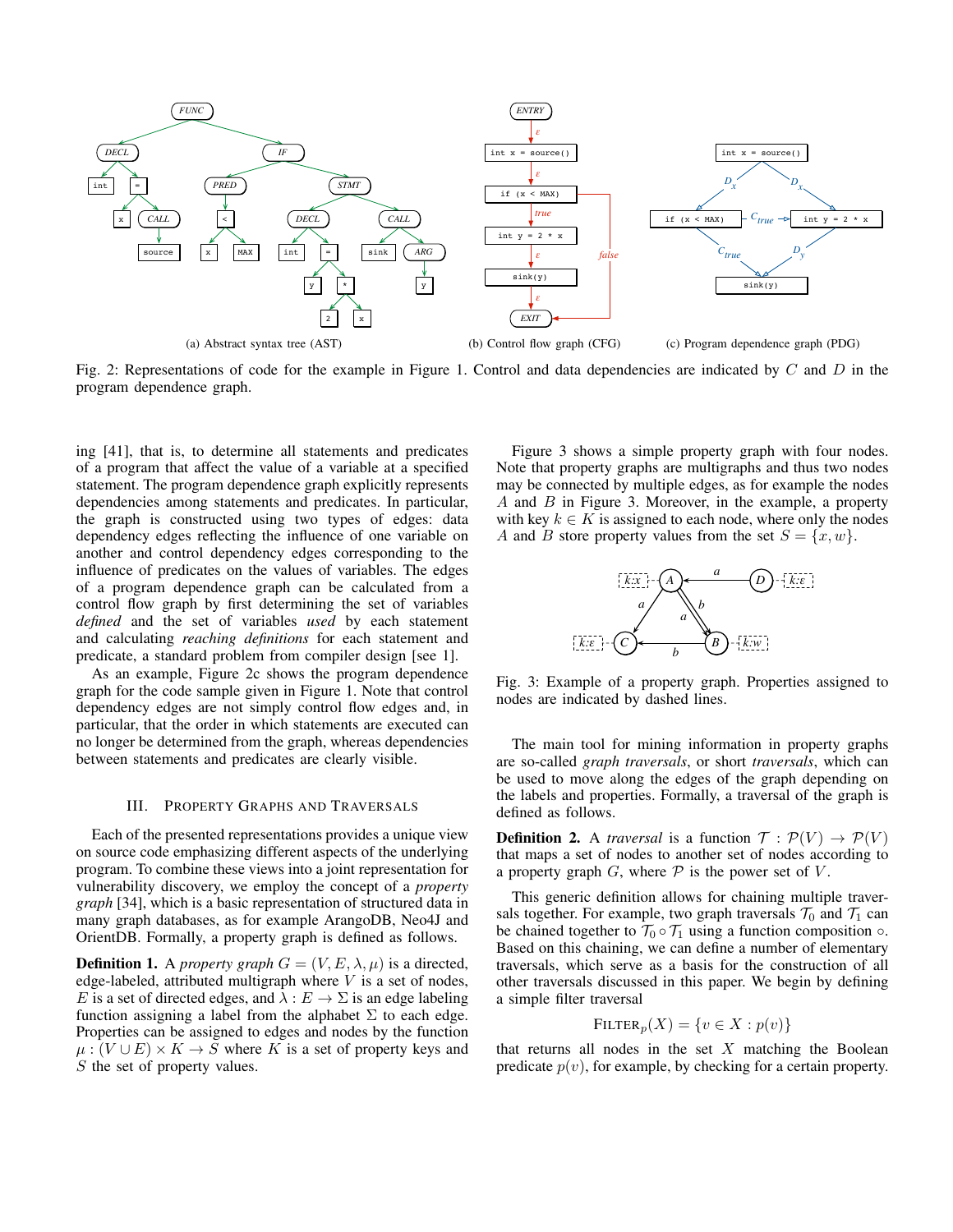To move along the edges of a property graph, we define the following forward traversals

$$
OUT(X) = \bigcup_{v \in X} \{u : (v, u) \in E\},
$$
  
\n
$$
OUT_l(X) = \bigcup_{v \in X} \{u : (v, u) \in E \text{ and } \lambda((v, u)) = l\},
$$
  
\n
$$
OUT_l^{k,s}(X) = \bigcup_{v \in X} \{u : (v, u) \in E \text{ and } \lambda((v, u)) = l
$$
  
\nand  $\mu((v, u), k) = s\}$ 

which return nodes reachable from the set of nodes  $X$ . In detail, the traversal OUT returns all nodes reachable from  $X$ ,  $\text{OUT}_l$  returns all nodes reachable over edges with label l, and  $\text{OUT}_l^{k,s}$  all nodes reachable over edges with label l and property k:s. Similarly, we define traversals IN, IN<sub>l</sub> and  $IN_i^{k,s}$ for moving backward in the graph by

$$
In(X) = \bigcup_{u \in X} \{v : (v, u) \in E\},
$$
  
\n
$$
In_l(X) = \bigcup_{u \in X} \{v : (v, u) \in E \text{ and } \lambda((v, u)) = l\},
$$
  
\n
$$
In_l^{k,s}(X) = \bigcup_{u \in X} \{v : (v, u) \in E \text{ and } \lambda((v, u)) = l\}
$$
  
\nand  $\mu((v, u), k) = s\}.$ 

Finally, we define two traversals OR and AND to aggregate the output of other traversals as follows:

$$
OR(\mathcal{T}_1, ..., \mathcal{T}_N)(X) = \mathcal{T}_1(X) \cup ... \cup \mathcal{T}_N(X)
$$
  
AND( $\mathcal{T}_1, ..., \mathcal{T}_N$ )(X) =  $\mathcal{T}_1(X) \cap ... \cap \mathcal{T}_N(X)$ 

Despite the slightly technical definitions, several graph databases provide efficient implementations for these elementary traversals. In particular, the FILTER, OUT and IN traversals are basic functions of the graph language *Gremlin* supported by popular databases, such as Neo4J and InfiniteGraph. We discuss the details of implementing graph traversals along with the evaluation of our approach in Section VI.

#### IV. CODE PROPERTY GRAPHS

Each of the representations presented in Section II captures certain properties of the underlying software. However, a single representation alone is insufficient to characterize a vulnerability type in the vast majority of cases. We thus combine the three representation into a joint data structure using the concept of property graphs introduced in Section III. In particular, we first model ASTs, CFGs and PDGs as property graphs and then proceed to merge them to one graph offering all advantages of the individual representations.

## *A. Transforming the Abstract Syntax Tree*

The only representation offering a detailed decomposition of source code into language constructs is the AST. Hence, we start the construction of a joint representation by expressing an AST as a property graph  $G_A = (V_A, E_A, \lambda_A, \mu_A)$ , where the

nodes  $V_A$  are given by the tree nodes and the edges  $E_A$  are the corresponding tree edges labeled as AST edges by the labeling function  $\lambda_A$ . Additionally, we assign a property *code* to each node using  $\mu_A$ , such that the property value corresponds to the operator or operand the node represents. Finally, we assign a property *order* to each node to reflect the ordered structure of the tree. As a result, the property keys of the graph are  $K_A = \{code, order\}$  while the set of property values  $S_A$  is given by all operators and operands and the natural numbers.

#### *B. Transforming the Control Flow Graph*

As the next step, we prepare the CFG for incorporation into a joint representation. For this purpose, we express the CFG as a property graph  $G_C = (V_C, E_C, \lambda_C, \cdot)$ , where the nodes  $V_C$ simply correspond to statements and predicates in the AST, that is, all nodes  $V_A$  with the property values *STMT* and *PRED* for the key *code*. Furthermore, we define an edge labeling function  $\lambda_C$  that assigns a label from the set  $\Sigma_C = \{true, false, \epsilon\}$  to all edges in the property graph.

### *C. Transforming the Program Dependence Graph*

The PDG represents data and control dependencies among statements and predicates. The nodes of this graph are thus the same as those of the CFG and only the edges of the two graphs differ. Hence, the PDG can be represented as a property graph  $G_P = (V_C, E_P, \lambda_P, \mu_P)$  simply by defining a new set of edges  $E_P$  and a corresponding edge labeling function  $\lambda_P$  :  $E_p \rightarrow \Sigma_P$  where  $\Sigma_P = \{C, D\}$  corresponds to control and data dependencies. Additionally, we assign a property *symbol* to each data dependency to indicate the corresponding symbol and a property *condition* to each control dependency to indicate the state of the originating predicate as *true* or *false*.

#### *D. Combining the Representations*

As the last step, we combine the three property graphs into a joint data structure denoted as *code property graph*. The key insight necessary to construct this graph is that in each of the three graphs, a node exists for each statement and predicate in the source code. In fact, the AST is the only one of the three representations, which introduces additional nodes. Statement and predicate nodes thus naturally connect representations and serve as transition points from one representation to another.

Definition 3. A *code property graph* is a property graph  $G = (V, E, \lambda, \mu)$  constructed from the AST, CFG and PDG of source code with

- $\bullet \quad V = V_A,$
- $E = E_A \cup E_C \cup E_P$ ,
- $\lambda = \lambda_A \cup \lambda_C \cup \lambda_P$  and
- $\mu = \mu_A \cup \mu_P$ ,

where we combine the labeling and property functions with a slight abuse of notation.

An example of a code property graph is shown in Figure 4 for the code sample given in Figure 1. For simplicity, property keys and values as well as labels on AST edges are not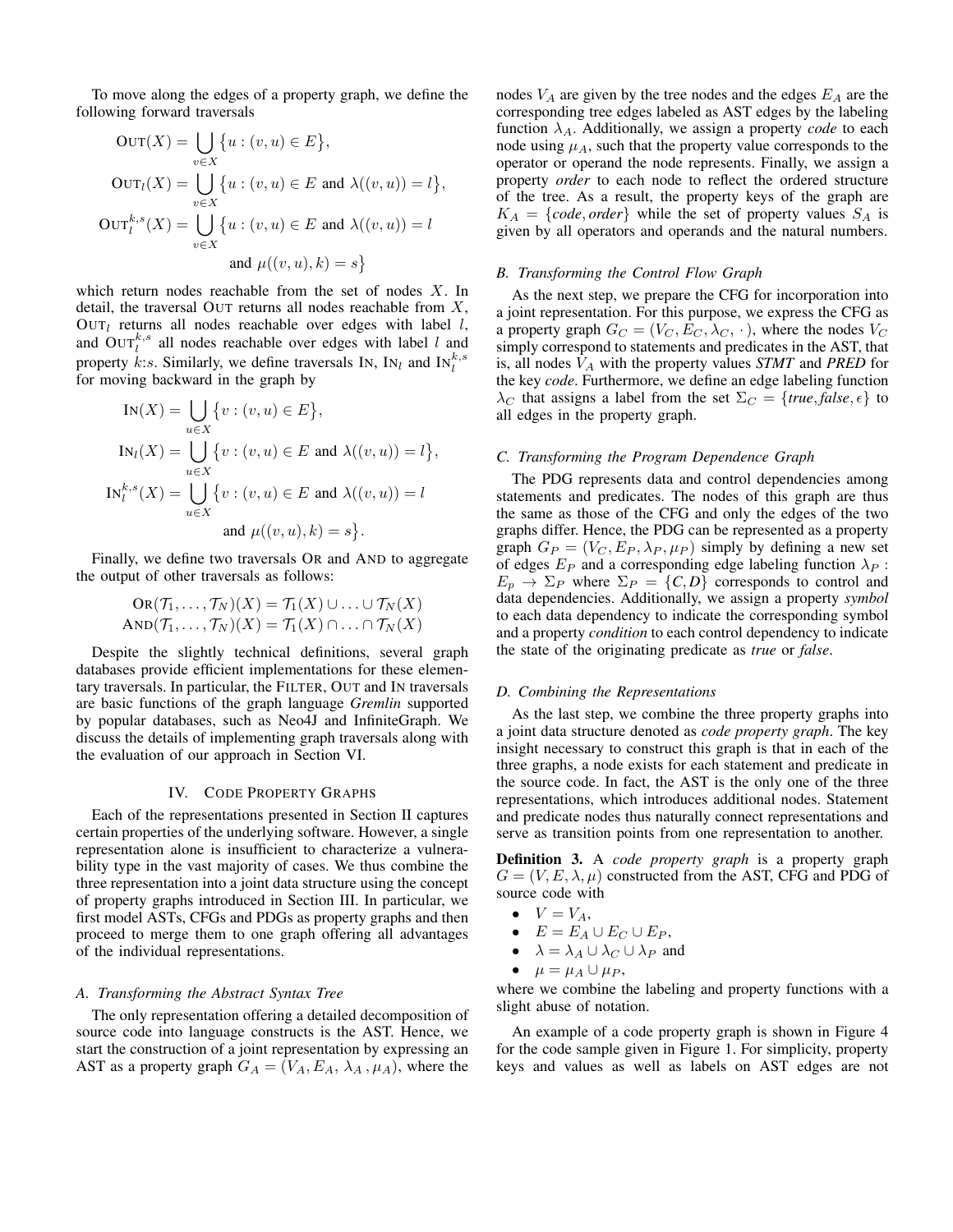

Fig. 4: Code property graph for the code sample given in Figure 1.

shown. The nodes of the graph mainly match the AST in Figure 2a (except for the irrelevant *FUNC* and *IF* node), while the transformed CFG and PDG are indicated by colored edges.

## V. TRAVERSALS FOR

## WELL-KNOWN TYPES OF VULNERABILITIES

The code property graph allows many different kinds of programming patterns to be expressed, however, it is not immediately clear how it can be employed to discover vulnerabilities. In this section, we show that code property graphs can be effectively mined to identify many different types of security flaws and develop templates for the description of vulnerabilities. We begin by exploring the limitations of purely syntactic descriptions of code in Section V-B and proceed to show that additional control flow information only provides a slight improvement (Section V-C). Finally, in Section V-D, data flow, control flow and syntactical information are combined, thus making a large variety of vulnerabilities accessible.

## *A. Motivational Example*

We begin with a recent example of a buffer overflow found in an SSH implementation by Esser [7] exposing many Apple iOS applications to attack. Esser employed a regular expression to spot the vulnerable code shown in Figure 5.

```
[...] 1
if (channelp) { 2
/* set signal name (without SIG prefix) */ 3<br>uint32 t namelen =
uint32 t namelen =
\_libssh2_ntohu32(data + 9 + sizeof("exit-signal")); | 5
channelp->exit_signal = 6
    LIBSSH2_ALLOC(session, namelen + 1);<br>8
\left[ \ldots \right] 8
memcpy(channelp->exit_signal, 9
     data + 13 + sizeof("exit_signal"), namelen); \begin{vmatrix} 1 & 0 \\ 0 & 1 \end{vmatrix}channelp->exit signal[namelen] = '\0; 11
\begin{bmatrix} \cdots \end{bmatrix} 12
} 13
\begin{bmatrix} \cdots \end{bmatrix} 14
```
Fig. 5: Excerpt from the code of libssh2 showing a vulnerability in the function *libssh2 packet add*

The vulnerable statement (marked in red) allocates memory for the buffer *exit signal* using the function *LIBSSH2 ALLOC* on line 6. The amount of memory to allocate is calculated directly in the argument by adding 1 to the variable *namelen*. Unfortunately, this variable is attacker-controlled and thus if it is chosen to be the maximum size of a 32-bit unsigned integer, the summation wraps and a value of 0 is passed to the allocation function resulting in the allocation of only a few padding bytes. When *namelen* bytes are then copied into the undersized buffer on line 9, a buffer overflow occurs.

Esser was able to discover the vulnerable statement on line 6 using the following regular expression:

ALLOC[A-Z0-9\_]\*\s\*\([^,]\*,[^;]\*[\*+-][^>][^;]\*\)\s\*; .

Unfortunately, the regular expression only describes the summation inside the allocation call, one of a number of necessary conditions for the vulnerability. Moreover, the description is inherently vague as regular expressions cannot match the nested structure of code. However, the biggest drawback of the formulation is that the description fails to model attacker control over the variable *namelen*. Furthermore, the vulnerability would not exist if the variable had been properly sanitized. Finally, the width of the variable is vital for the vulnerability.

This simple example gives insight into the different properties of code that play a role in the characterization of vulnerability patterns. In summary, the following aspects need to be covered.

- 1) *Sensitive operations.* Security sensitive operations such as calls to protected functionality, copying into buffers or the allocation of memory need to be describable. As the example shows, nested code such as arithmetic operations inside allocations are of great interest, and thus full access to an AST is necessary.
- 2) *Type usage.* Many vulnerabilities are tightly bound to data types used in a program. For example, the vulnerability shown in Figure 5 would not exist if *namelen* was a 16 bit integer as opposed to a 32 bit integer. This information is present in the AST.
- Attacker control. Analysts must be able to express which data sources are under attacker control. Referring to the example, it is highly likely that variables returned by *libssh2 ntohu32* are attacker-controlled as the routine converts an integer from network to host byte order and hence the integer is almost certainly received from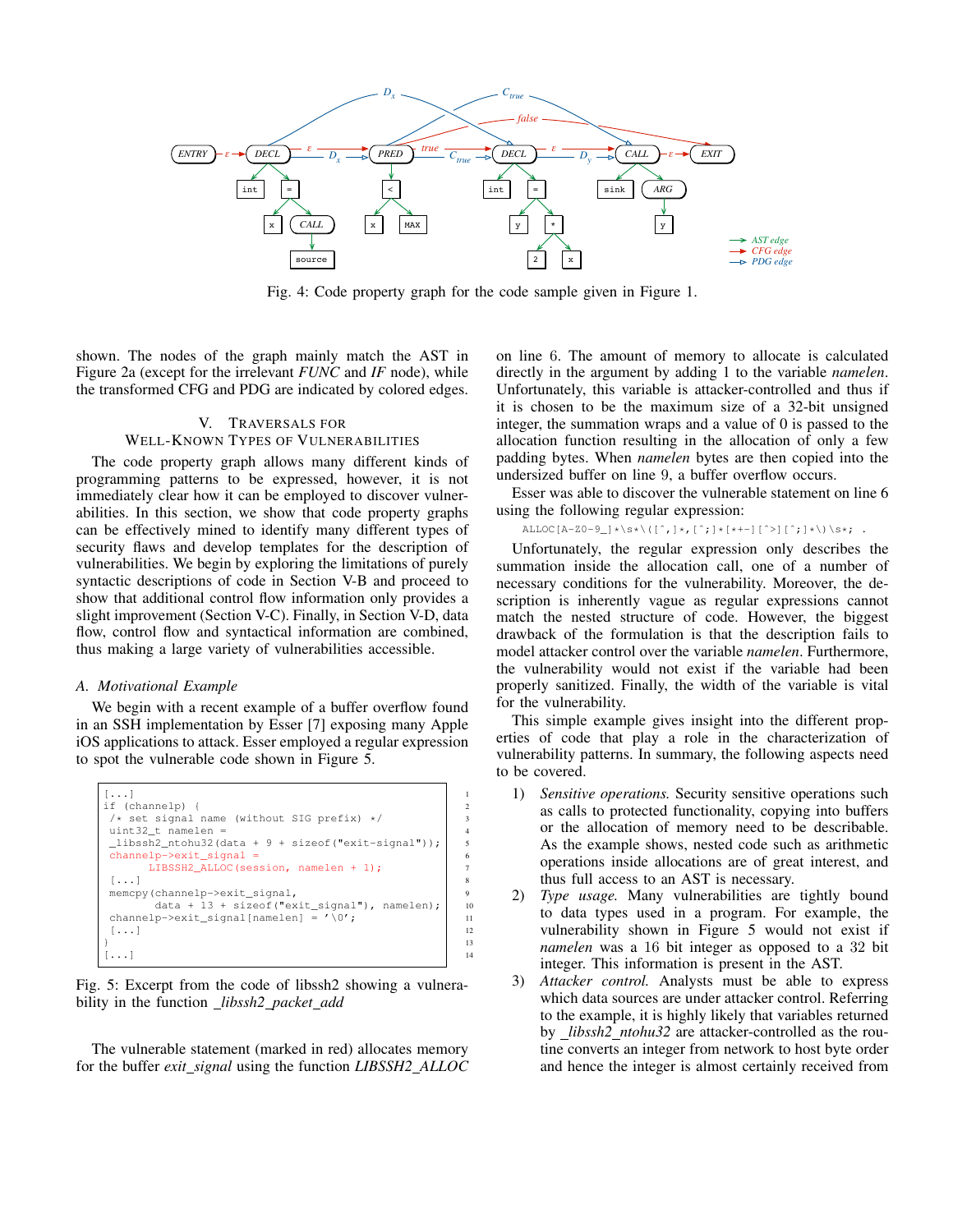a network. Data dependencies as expressed by the PDG are needed in order to model this.

4) *Sanitization.* Finally, many vulnerabilities only occur if a program lacks proper sanitization of attackercontrolled data. If in the example, the variable *namelen* had been checked to be in a safe range *before* allocation, the vulnerability would not exist. Modeling statement order as made explicit by the CFG is thus crucial.

We now analyze in detail how the different views provided by the code property graph contribute to the construction of successful graph traversals for vulnerability discovery.

## *B. Syntax-Only Vulnerability Descriptions*

The code property graph exposes all information originally contained in the abstract syntax tree. This information is sufficient to describe attacker-controlled sources, sensitive operations and sanitizers, but fails to capture the interplay between statements as illustrated in this section.

We begin by describing the vulnerable statement in Figure 5 by its syntactical structure. The key property of the vulnerability is that a summation occurs directly in an argument to an allocation function, a simple example already introducing two challenges: first, we need to determine whether a function contains summations and calls; second, we need to capture the nested structure of code.

The first problem can be addressed by obtaining all nodes of a function and subsequently filtering them to determine whether any of the nodes represent summations or calls. Finding all nodes of an AST that match a criterion is a reoccurring problem. We address it once and for all by defining a re-usable traversal TNODES that traverses from the root of an AST to all nodes of the  $AST<sup>1</sup>$ . This immediately allows us to determine whether an AST contains summation or call nodes simply by combining TNODES with FILTER to obtain

$$
MATCH_p(V) = FILTER_p \circ TNODES(V)
$$

which traverses to all nodes contained in ASTs rooted at all  $v \in V$  and filters these nodes according to the predicate p. Traversing to all calls to allocation functions in the code can then simply be achieved by running a MATCH traversal where V is the set of all function nodes and  $p(v)$  is true if v is a call to an allocation function.

The second problem, i.e., identifying summations nested inside arguments to calls now becomes easy to solve as well, as MATCH traversals can simply be chained using function composition, e.g., to identify summations inside  $i$ 'th arguments to a function  $f$ , we use the traversal

## Матсн $_p\circ\mathop{\rm ARG}\nolimits_f^i$

where ARG<sup>*i*</sup><sub>f</sub> is a MATCH traversal returning *i*-th arguments of calls to functions named f and  $p(v)$  is true if  $\mu(v, code) =$ *Summation* and false otherwise.

MATCH traversals alone are not suited to characterize the interplay between statements, however, they form the basis for the precise description of sensitive operations, sanitizers and attacker controlled sources in the vast majority of vulnerability types. Moreover, there are a number of cases where characterizing a single statement can already narrow the search for vulnerabilities of a type as seen in the example of Figure 5. The following are examples of vulnerability types where MATCH traversals alone are equally successful.

• *Insecure arguments.* Insecure arguments are a common source for vulnerabilities. For example, format string vulnerabilities [see 12, 31, 36] result when an attackercontrolled format string is passed to functions such as *printf* or *sprintf* and can be exploited for arbitrary code execution on several platforms. A necessary condition for format string vulnerabilities is that the format string passed to a utility function such as *printf*, *sprintf* or *fprintf* is not a constant string. This can be described using a MATCH traversal as follows:

$$
\mathrm{MATCH}_p \circ \mathrm{ARG}^1_{\mathrm{spring}}
$$

where  $p$  is true if  $v$  does not represent a constant string, i.e., if  $\mu(v, code) \neq String$ . While this traversal does not model attacker control, it is successful in practice as there are few reasons to ever supply a non-constant format string.

*Integer overflows.* Cases where arithmetic operations are performed inside arguments to allocation functions are prime candidates for integer overflows leading to the corruption of memory as shown in the motivating example depicted in Figure 5. These can be easily expressed by traversals such as the following:

$$
{\rm M}{\rm A}{\rm T}{\rm CH}_{p}\circ {\rm A}{\rm R}{\rm G}_{\rm malloc}^{1}
$$

where  $p(v)$  is true if v is an arithmetic operation, e.g.,  $\mu(v, code) = Multiplication.$ 

• *Integer type issues.* Several types of vulnerabilities are a direct consequence of type conversions unforeseen by developers. In particular, buffer overflows are often caused by incorrectly calculated or verified buffer sizes resulting from implicit integer casts. As an example, an *integer truncation* occurs when integers on the righthand side of an assignment are wider than those on the left hand side. Spotting these types of vulnerabilities is a little more evolved than in the previous two cases as the left and right subtrees of assignments need to be compared in order to determine vulnerable cases. To this end, we define the function PAIRS $\mathcal{T}_1^2$ . Starting from a set of nodes, e.g., all assignment nodes, PAIRS performs two independent traversals  $\mathcal{T}_1$  and  $\mathcal{T}_2$ , for example, one that traverses to the left subtree of the assignment and one that traverses to the right, and combines the results of the two traversals into pairs. These pairs can then be filtered according to a predicate  $p$  using the function PAIRFILTER<sub>p</sub> defined analogously to FILTER<sup>2</sup>. Integer truncations can now easily be detected by combining the two functions with MATCH, yielding the traversal

PAIRFILTER $_{p_1}\circ \mathsf{PAIRS}_{\mathcal{T}_1}^{\mathcal{T}_2}\circ \mathsf{MATCH}_{p_2}$ 

<sup>&</sup>lt;sup>1</sup>A formal definition is given in Appendix IX-A.

<sup>2</sup>Formal definitions of PAIR and PAIRFILTER are given in Appendix IX-C.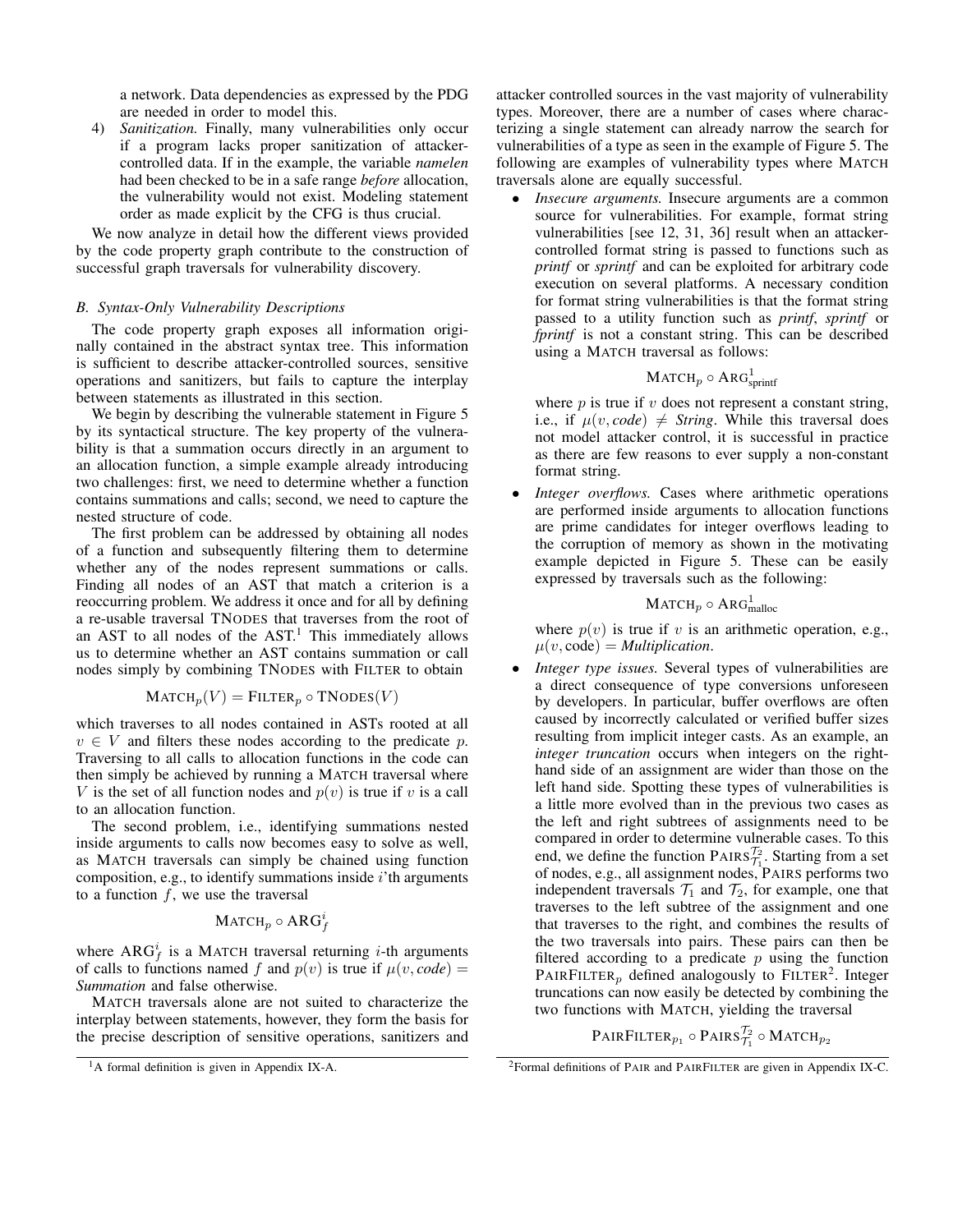where  $p_1$  is true if the second node denotes a variable with a type wider than that of the first node,  $p_2$  is true if the node is an assignment and finally,  $\mathcal{T}_1$  and  $\mathcal{T}_2$  traverse to left and right subtrees of assignments respectively.

While most attempts to characterize vulnerabilities based on MATCH traversals alone are bound to fail, as statements cannot be put into relation, it is possible to combine several MATCH traversals using AND and OR as introduced in Section III to narrow in on potentially interesting code. For example, *missing permission checks* [see 27, 44] can be characterized by the security critical operation and attacker-controlled source which must occur and a check which may not occur in order for the code to be vulnerable. Unfortunately, this is also the best one can do using abstract syntax trees and we provide the following definition to capture this.

Definition 4. A *syntax-only vulnerability description* S is a 2-tuple  $(\mathcal{M}_0, \mathcal{M}_1)$  where  $\mathcal{M}_0$  and  $\mathcal{M}_1$  are sets of MATCH traversals. An AST node matches a syntax-only description if it matches all MATCH traversals in  $\mathcal{M}_0$  and none of the traversals in  $\mathcal{M}_1$ .

Syntax-only vulnerability descriptions are often effective in practice, however, as it is not possible to express attacker control nor the interaction of statements, they often produce a high number of false positives. In the next section, we discuss descriptions based on control flow that tackle this problem partially.

#### *C. Control-Flow Vulnerability Descriptions*

By using the control flow edges of the code property graph, a wider range of vulnerabilities becomes accessible as we can model statement execution order. In particular, vulnerabilities corresponding to paths in the control flow graph, such as the following, can be described well.

- *Resource leaks.* Many vulnerabilities exist where resources are allocated which are not properly deallocated on all error paths. In typical cases, this leads to a system becoming unavailable, however, it can also be used to trigger further vulnerabilities.
- *Failure to release locks.* While concurrency issues in the general case are hard to detect, simple control flow analysis can be used to detect cases where a lock is not released on an error path.
- *Use-after-free vulnerabilities.* Software defects where code accesses an already released memory region are often exploitable for arbitrary code execution. While these vulnerabilities often result from complicated interactions of several seemingly unrelated functions, simple control flow analysis can suffice to identify these vulnerabilities within a function.

In all three cases, a vulnerability can be associated with a specific path in the control flow graph. For example, resource leaks are tied to a path in the control flow graph leading from a statement attaining memory (e.g., a call to *malloc*) to the end of the function without passing through a statement that releases the resource (e.g., a call to *free*). However, the path is only relevant if the allocation function returns a pointer to allocated memory and thus we need to attach additional constraints to paths in the control flow graph. We capture these observations in the following definition.

Definition 5. A *control-flow vulnerability description* is a 4-tuple  $(S_{\text{src}}, S_{\text{end}}, S_{\text{dst}}, \{(S_{\text{cnd}}^i, t_i)\}_{i=1...N})$  where  $S_{\text{src}}$  is a syntax-only description for source statements,  $S_{end}$ for end-statements,  $S_{dst}$  for destination statements and  $\{(\mathcal{S}_{\text{end}}^i, t_i)\}_{i=1...N}$  is a list of syntax-only descriptions for conditions and associated outcomes  $t_i \in \{true, false\}$ . A node  $v$  matches a control-flow vulnerability description if the following conditions hold:

- The AST rooted at  $v$  contains a subtree with the root node  $v_{\text{src}}$  that matches  $S_{\text{src}}$ .
- There exists a path in the control flow graph from  $v_{\text{src}}$  to a node matching  $S_{\text{end}}$  that does not lead through a node matching  $S_{\text{dst}}$ .
- For all  $1 \leq i \leq N$ , if a node matches the description  $S_{\text{end}}^{i}$ , all edges of the path originating from the node must be labeled as  $t_i$ .

Control-based vulnerabilities can be expressed using a traversal which performs a depth-first search to find all paths from a given set of source nodes to end-nodes which do not lead through nodes matching the destination description and adhere to the condition description and associated outcomes. A formal definition of this traversal is omitted for brevity.

Unfortunately, control flow and syntactical information alone are usually not sufficient to specify vulnerability patterns as one is particularly interested in tracking the flow of attacker controlled data as we discuss in the next section.

### *D. Taint-Style Vulnerability Descriptions*

Finally, we combine syntax, control and data flow information to model vulnerabilities. Compared to syntax-only and control-flow vulnerability descriptions, we gain the additional capability to model attacker control using data flow edges.

As each statement node contains incoming data flow edges from all assignments and variable definitions reaching it, we can easily traverse to all statements producing variables used by a statement simply by following these edges. However, a small difficulty arises as only statement nodes are connected by data flow edges and thus if, for example, we want to traverse from an argument of a function call to its data producers, we must first traverse to the enclosing statement. Fortunately, this can easily be achieved using the traversal STATEMENT formally defined in Appendix IX-B. The producers of variables for a set of nodes can then be calculated using the traversal

$$
PRODUCERS_{\mathcal{N}} = \bigcup_{n \in \mathcal{N}} \text{IN}_{D}^{symbol,n} \circ \text{STATEMENT}
$$

where  $N$  is a set of identifiers of interest, allowing us to restrict analysis to a subset of the variables used by a statement. For convenience, we also define the traversal SOURCES to describe all statements producing data for any of the variables used by a statement.

SOURCES is a valuable traversal as it can be combined with syntax-only descriptions for sensitive operations and data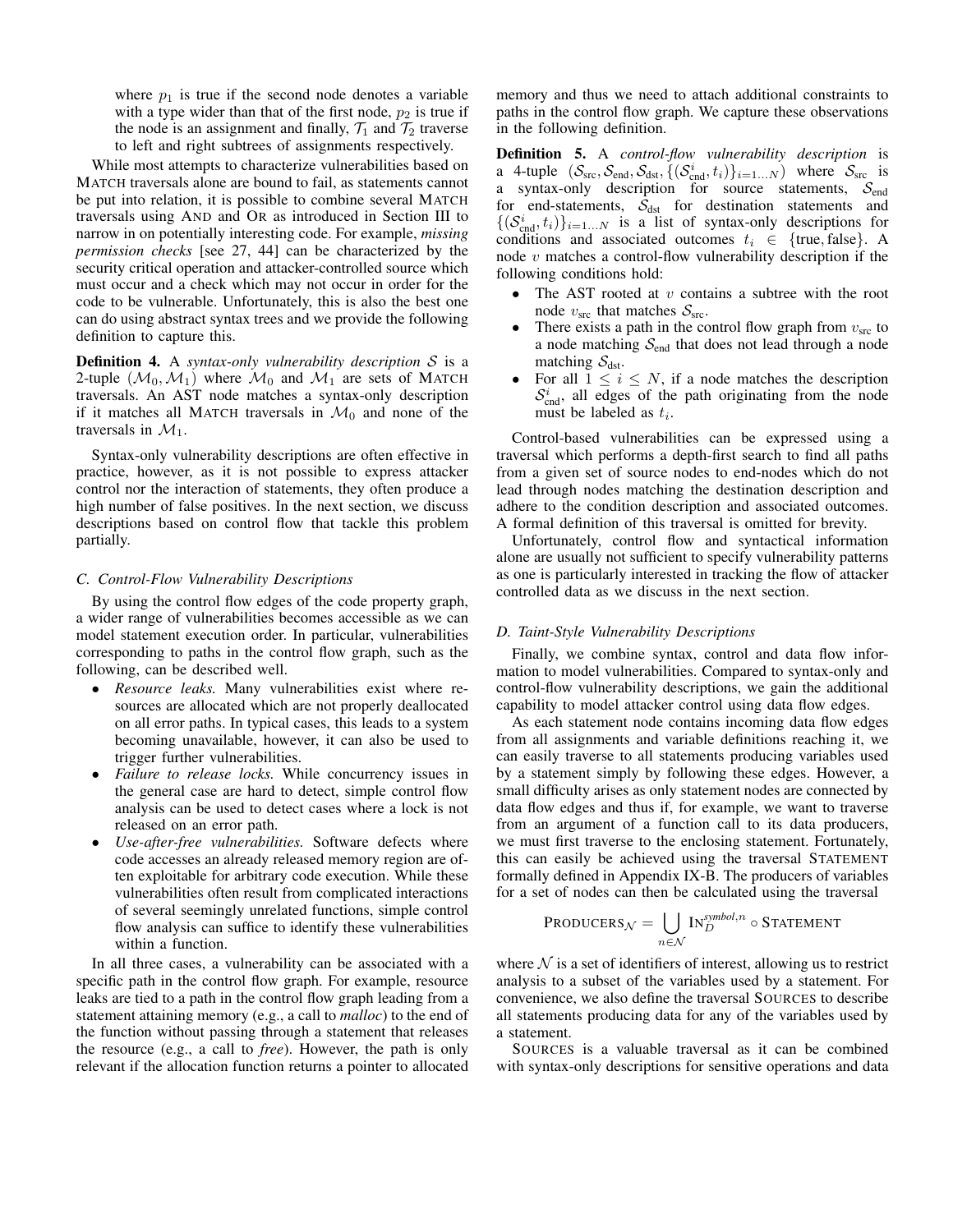sources to identify cases where attacker-controlled data is used by a sensitive operation. For example, a common incarnation of buffer overflows in the Linux kernel is that a user-provided integer produced by the function *get user* is directly used as a size-field in a *memcpy* operation. We can formulate the following traversal to identify such vulnerabilities:

$$
MATCH_p \circ \text{SOURCES} \circ \text{ARG}^3_{memory}
$$

where  $p$  is a predicate returning true if a node represents a call to *get user*, i.e., we traverse to all calls to *get user* directly producing third arguments of *memcpy*. In addition, the traversal SOURCES can be chained an arbitrary number of times to identify cases where arguments are only indirectly generated by the attacker-controlled source.

A weakness of this formulation is that it does not account for data sanitization and thus, even cases are returned where data is checked to ensure that it is not harmful. A possibility to account for sanitizers is to introduce additional syntax-only descriptions, however, this does not take into account the order of statements, making it impossible to detect whether a check is placed correctly. We address this deficiency by using a combination of control and data flow information. In particular, we are interested in creating a traversal providing the same functionality as SOURCES, but additionally allowing a syntaxonly description for sanitizers to be supplied.

We define the traversal UNSANITIZED<sup>3</sup> as a drop-in replacement for SOURCES which additionally allows symbolspecific syntax-only sanitizer descriptions  $\dot{\mathcal{S}}_{\text{val}}^s$  for symbols s to be supplied to exclude all properly sanitized cases. The traversal returns attacker-controlled sources only if they meet the following two conditions.

- There exists a path from the source statement to the sink statement in the control flow graph such that no node on the path matches any of the sanitizer descriptions.
- A variable defined by the source and used by the sink reaches the sink via the control flow path, i.e., the variable is not redefined by any node on the path.

Combining syntax-only descriptions and the UNSANITIZED traversal, we define taint-style vulnerability description as follows.

Definition 6. A *taint-style vulnerability description* is a 3-tuple  $(S_{\text{src}}, S_{\text{dst}}, S_{\text{san}}^s)$  given by a syntax-only description  $S_{\text{src}}$  for attacker-controlled sources, for security sensitive sinks  $(S_{dst})$ and a set of syntax-only descriptions for sanitizers  $(S_{\text{san}}^s)$ . A node  $v$  matches a taint-style description if the AST rooted at  $v$ contains a subtree with the root node  $v_{\text{source}}$  that matches  $S_{\text{src}}$ and another subtree rooted at  $v_{\text{sink}}$  matching  $S_{\text{dst}}$  and

- $\bullet$  there exists a path of data dependency edges from  $v_{\text{source}}$ to  $v_{\text{sink}}$ , i.e., a sequence of nodes  $(v_0, \ldots, v_n)$  exists such that  $v_0 = v_{\text{source}}$ ,  $v_n = v_{\text{sink}}$ ,  $e_i = (v_i, v_{i+1}) \in E$  and  $\lambda(e_i) = D$  for all  $i = 0, \ldots, n-1$ .
- for each of these data dependency edges  $e_i = (v_i, v_{i+1}),$ there exists a path  $(v_0, \ldots, v_m)$  in the control flow graph from  $v_i$  to  $v_{i+1}$  such that for all  $k, 0 \leq k \leq m$ ,  $v_k$

does not define  $\mu(e_i, symbol)$  and  $v_k$  does not match the sanitizer description  $S_{\text{san}}^{\mu((v_i, v_{i+1}), symbol)}$ .

Taint-style descriptions are well suited to define traversals for vulnerabilities that can be described by a validated sourcesink system [see 18]. Examples for these types of vulnerabilities are injection vulnerabilities, buffer overflows, integer overflows, integer type vulnerabilities, insecure arguments, missing permission checks and even memory disclosure. The following examples illustrate this.

• *Buffer overflow vulnerabilities.* As discussed to motivate flow-based descriptions, many buffer overflows are the result of insufficient validation of length fields passed to copy operations. For example, in Linux kernel code, many buffer overflows result from size fields read by the function *get user* and passed as a third argument to *memcpy* or *copy from user* without undergoing validation. This vulnerability pattern can be expressed by a traversal such as:

$$
ARG_{get\_user}^{1} \circ \text{UNSANITIZED}_{\{\mathcal{T}_{s}\}} \circ \text{ARG}_{memory}^{3}
$$

This traversal selects all third arguments to *memcpy* directly tainted by first arguments to *get user* not being validated by a node matching the traversal  $\mathcal{T}_s$ , e.g., a match traversal matching relational expressions involving the tracked variable s. Traversal of this type can easily be extended to include arguments tainted indirectly, by chaining UNSANITIZED traversals.

• *Code injection vulnerabilities.* Vulnerabilities such as SQL and command injection can be described well using taint-style descriptions. For example, a typical command injection vulnerability allowing an attacker to execute arbitrary shell commands could be described using a traversal such as:

$$
\text{ARG}^2_{recv} \circ \text{UNSANITIZED}_{\{\mathcal{T}_s\}} \circ \text{ARG}^1_{system}
$$

where  $\mathcal{T}_s$  is a traversal matching comparisons to semicolons and calls to well known validation functions. This traversal returns all cases where a second argument to *recv* reaches a first argument to *system* without checking whether it contains a semicolon.

• *Missing permission checks.* Both web application and kernel code commonly need to check user permissions before executing an operation and failure to do so allows privileges to be escalated [see 27, 44]. Vulnerabilities of this type can be expressed as follows:

$$
\mathop{\mathsf{MATCH}}\nolimits_{p1} \circ \mathop{\mathsf{UNSANITIZED}}\nolimits_{\{ \mathop{\mathsf{Match}}\nolimits_{p2} \}} \circ \mathop{\mathsf{Match}}\nolimits_{p3}
$$

where  $p1$ ,  $p2$  and  $p3$  are predicates describing attackercontrolled sources, checks to ensure the user has sufficient permissions and security sensitive operations, respectively.

Taint-style descriptions allow us to describe attacker controlled sources, security sensitive operations, sanitizers, type information and even the interplay of statements in terms of data and control flow. This enables us to provide search queries covering a wide range of vulnerabilities. In the next section,

<sup>&</sup>lt;sup>3</sup>A formal definition of UNSANITIZED is given in Appendix IX-E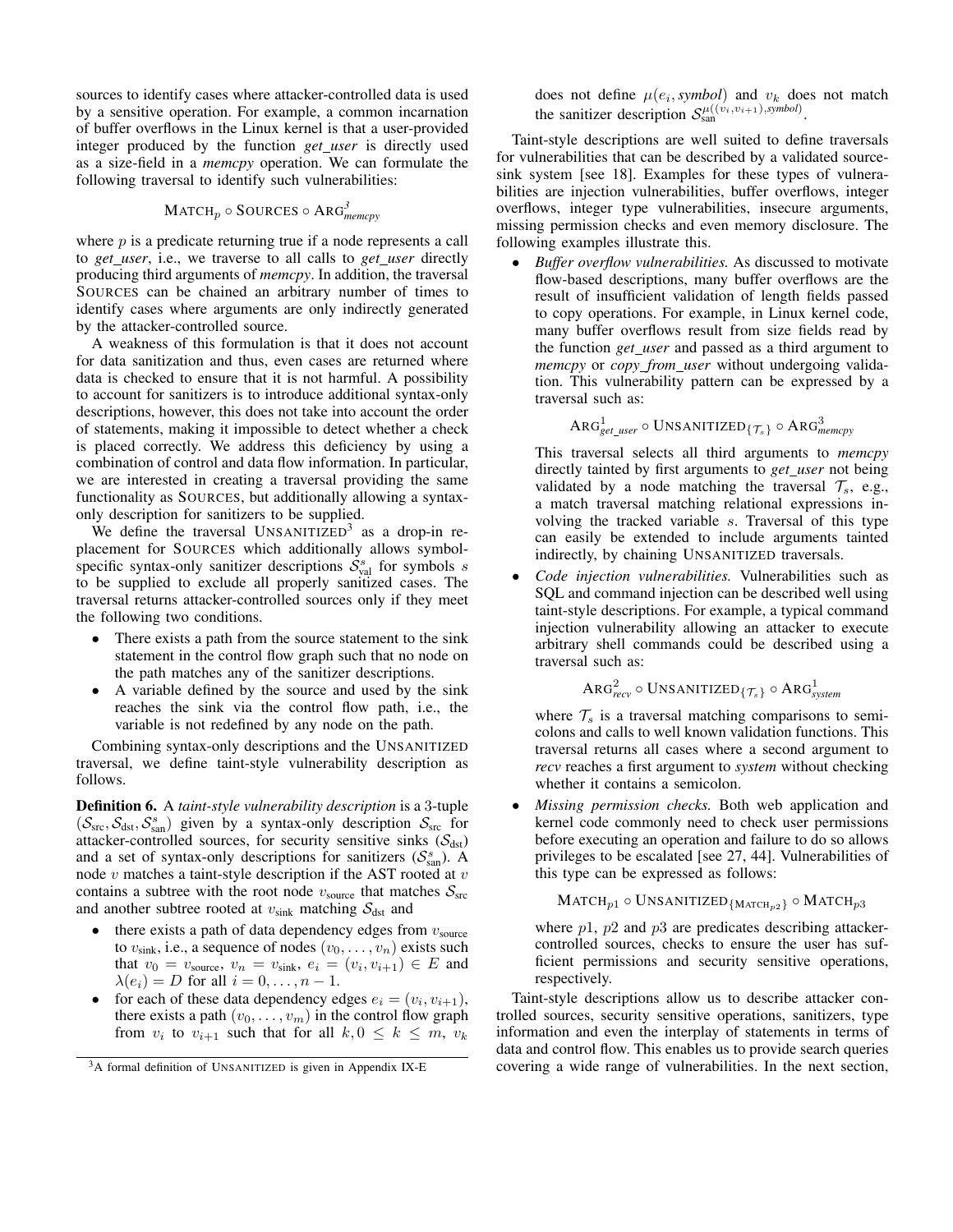we present an evaluation of our approach, showing that the types of vulnerabilities covered are indeed relevant for today's security-critical code.

## VI. EVALUATION

We proceed to evaluate the practical efficacy of our approach on the source code of the Linux kernel, a large code base that is regularly audited for vulnerabilities by several software vendors and the open-source community. Our evaluation is carried out in two steps: first, we conduct a *coverage analysis* by reviewing the code of all vulnerabilities reported for the Linux kernel in 2012 and determining which vulnerability types can be modeled using graph traversals (Section VI-B). Second, we study the ability of our approach to *discover vulnerabilities* by constructing traversals for prevalent vulnerabilities and applying them to the code property graph of the Linux kernel (Section VI-C).

#### *A. Implementation*

For our evaluation we implement a static code analysis system based on the idea of code property graphs<sup>4</sup>. Our system employs a robust C/C++ parser to first extract ASTs for each function in a given code base. We then transform these ASTs into CFGs and PDGs and merge all three representations to a code property graph as outlined in Section IV. Additionally, we introduce nodes for global variables and structure declarations in the code. We finally link together the graphs of all functions based on visible caller-callee relationships, thus representing the entire code base as one large code property graph.

For the source code of the Linux kernel, we obtain a graph with 52 million nodes and 87 million edges. Obviously, mining information in such a large graph on commodity hardware is far from being a trivial task. Fortunately, we can make use of specialized graph databases that are capable of providing efficient access to very large property graphs (we employ *Neo4J Version 1.9.5*). Moreover, these graph databases allow us to benefit from sophisticated caching algorithms that accelerate traversals over the graph.

Using a prototype implementation, importing the Linux kernel version 3.10-rc1 with approximately 1.3 million lines of code takes a total of 110 minutes on a laptop computer with a 2.5 GHz Intel Core i5 CPU and 8 GB of main memory. The resulting database requires 14 GB of disk space for nodes and edges as well as another 14 GB for efficient indexing.

For implementing graph traversals, we find *Gremlin* to be a well suited graph language, as it allows user-defined traversals to be chained and provided to the database, thus implementing a mechanism similar to stored procedures in SQL databases. This enables us to convert the different traversals presented in Section V directly to Gremlin code. Furthermore, Gremlin is one of the few languages interfacing with databases over the compatibility layer *Blueprints*, thereby enabling us to run all crafted traversals against other graph database implementations without modification.

Running the traversals for vulnerability discovery presented in this paper takes under 40 seconds on a cold database, i.e., when database contents needs to be read from hard disk. Once nodes and edges are cached in main memory, execution time reduces to 30 seconds where the vast majority of time is spent to determine viable control flow paths in large functions using the traversal UNSANITIZED.

## *B. Coverage Analysis*

We begin our analysis by querying the central vulnerability database maintained by the MITRE organization for all CVE identifiers allocated to vulnerabilities in the Linux kernel in 2012. In total we retrieve 69 identifiers addressing 88 unique vulnerabilities in the source code of the kernel. To categorize these vulnerabilities into different types we manually inspect the patches for each of the vulnerabilities and determine the root-cause of the reported flaw. With this information we are able to assign the 88 vulnerabilities to 12 common types as shown in Table I. More than half of the vulnerabilities (47 out of 88) are either memory disclosures, buffer overflows or resource leaks—all of which can be expressed well using graph traversals as discussed in Section V.

To assess the coverage of our approach, we analyze which code representations are necessary to describe the 12 vulnerability types discovered in the Linux kernel. In particular, we analyze the coverage of (a) an AST alone, (b) the combination of an AST and PDG, (c) the combination of an AST and CFG, and (d) the combination of an AST, PDG and CFG. The results of this analysis are presented in Table II.

| <b>Vulnerability types</b> | Code representations |                |              |                |
|----------------------------|----------------------|----------------|--------------|----------------|
|                            | AST                  | $AST+PDG$      | AST+CFG      | AST+CFG+PDG    |
| Memory Disclosure          |                      |                |              |                |
| <b>Buffer Overflow</b>     |                      | $(\checkmark)$ |              |                |
| Resource Leaks             |                      |                |              |                |
| Design Errors              |                      |                |              |                |
| Null Pointer Dereference   |                      |                |              |                |
| Missing Permission Checks  |                      |                |              |                |
| Race Conditions            |                      |                |              |                |
| <b>Integer Overflows</b>   |                      |                |              |                |
| Division by Zero           |                      |                |              |                |
| Use After Free             |                      |                | $(\sqrt{2})$ | $(\checkmark)$ |
| Integer Type Issues        |                      |                |              |                |
| <b>Insecure Arguments</b>  |                      |                |              |                |

TABLE II: Coverage of different code representation for modeling vulnerability types.

Obviously, the AST alone provides only little information for spotting security flaws and thus only some forms of insecure arguments, e.g. incorrect type casts, can be discovered using this representation. By combining the information from the AST and PDG, we obtain a better view of the code and can describe different classes of buffer overflows, missing permission checks and divisions by zero. However, the combination of an AST and PDG is of limited use in cases where the order of statements matters, for example, when the location of a security check needs to be determined. The combination of an AST and CFG also misses some vulnerabilities, since most

<sup>4</sup>http://mlsec.org/joern/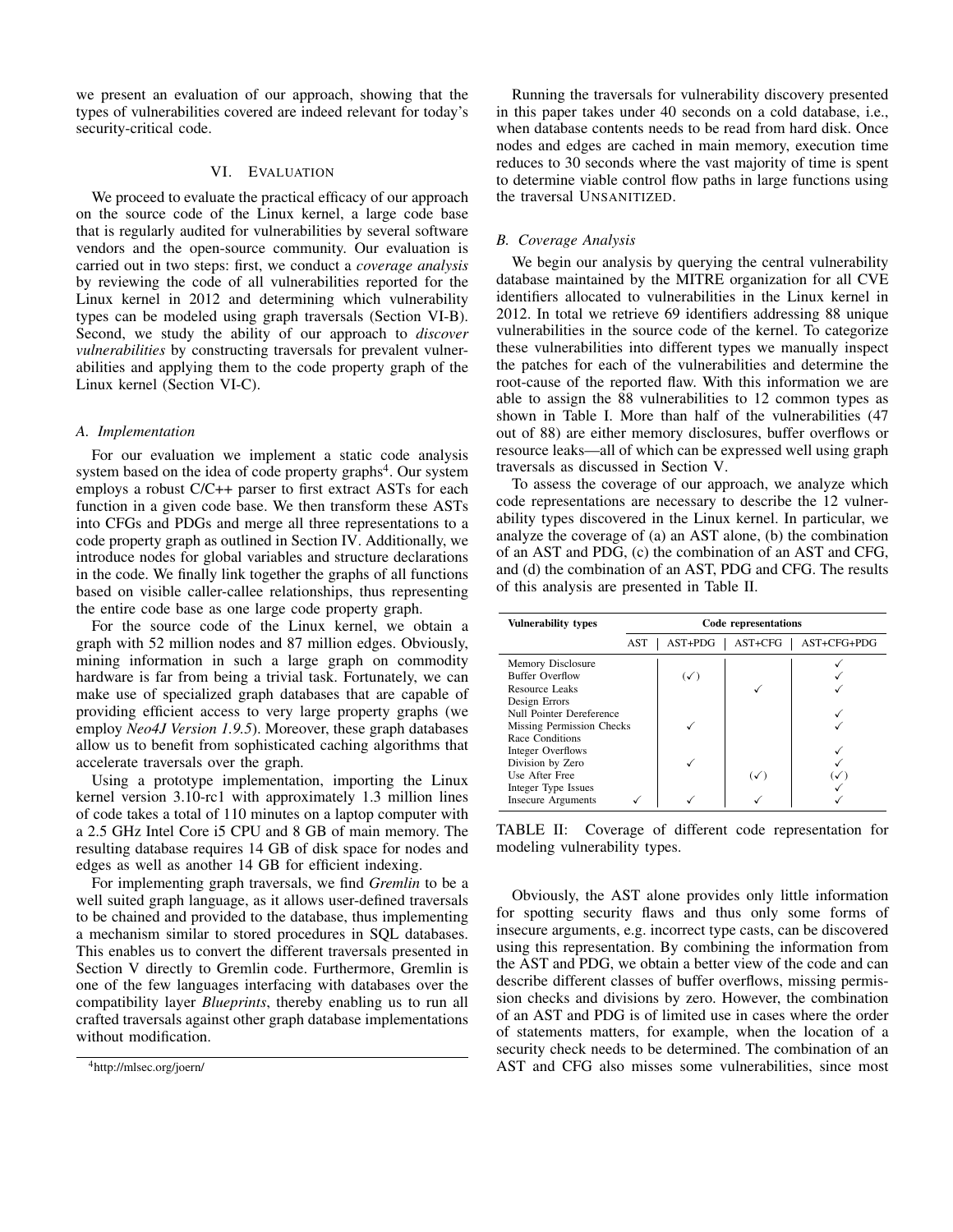| <b>Vulnerability types</b>   | <b>Description</b>                                                                                                                |    |
|------------------------------|-----------------------------------------------------------------------------------------------------------------------------------|----|
| Memory Disclosure            | A structure is copied to user space and not all fields or padding bytes are properly initialized resulting in memory disclosure.  | 21 |
| <b>Buffer Overflows</b>      | A length field involved in a copy operation is not checked resulting in buffer overflows.                                         | 16 |
| Resource Leaks               | A function creates a resource, but it is not destroyed on all error paths.                                                        | 10 |
| Design Errors                | Program design does not sufficiently implement security policies.                                                                 |    |
| Null Pointer Dereference     | A pointer controlled by an attacker is dereferenced without checking whether it is null.                                          |    |
| Missing Permission Checks    | A security sensitive operation can be accessed without undergoing a prior permission check.                                       |    |
| Race Conditions              | Concurrently running processes cause various types of vulnerabilities.                                                            |    |
| Integer Overflows            | A length field involved in a copy operation is checked, but the check is insufficient as integer overflows are not accounted for. |    |
| Division by Zero             | An attacker-controlled value is a denominator in a division and it is allowed to be zero.                                         |    |
| Use After Free               | An allocated block of memory is used after being freed by the allocator.                                                          |    |
| Integer Type Vulnerabilities | A length field involved in a copy operation is checked, but the check is insufficient as the length field is a signed integer.    |    |
| <b>Insecure Arguments</b>    | Passing arguments to a function results in an implicit, insecure type cast.                                                       |    |
| <b>Total vulnerabilities</b> |                                                                                                                                   | 88 |

TABLE I: Vulnerabilities discovered in the Linux kernel in 2012 sorted by vulnerability type.

vulnerability types require the flow of attacker-controlled data to be modeled. Still, resources leaks and some use-after-free vulnerabilities can be identified from the flow of statements encoded in a CFG.

By combining all three representations in a code property graph, we are finally able to model 10 of the 12 vulnerability types, making use of information available from the AST, CFG and PDG. The two remaining types, race conditions and design errors, are hard to express using graph traversals, as the first depends on runtime properties and the second is difficult to model without details on the intended design of a program. Moreover, there exist many contrived cases of use-after-free vulnerabilities that are difficult to describe without runtime information. We provide a discussion of the limitations of our approach in Section VII.

## *C. Discovery of Vulnerabilities*

Graph traversals over code property graphs are well suited to describe many vulnerability types, however, it remains to be shown that they are effective in practice. To this end, we practically evaluate our method by mining the code property graph of the Linux kernel using traversals for different kinds of vulnerabilities.

We begin by specifying traversals for the two most common vulnerability types encountered in 2012, *buffer overflows* due to missing bounds checks and *memory disclosures* caused by incompletely initialized structures. We proceed to build traversals for types of vulnerabilities not encountered in 2012, namely *memory mapping vulnerabilities* and *zero-byte allocations*, both of which are types of vulnerabilities very specific to the Linux kernel and thus hard to spot with conventional tools. In summary, we used the following traversals in our experiments.

- *Buffer overflows.* We construct a traversal for buffer overflows resulting from missing checks on attacker controlled length fields. This traversal is discussed in detail in Section VI-D.
- *Memory disclosures.* The largest number of security critical flaws found in the Linux kernel in 2012 are caused by improperly initialized structures copied to user space. These flaws can be used by attackers to leak sensitive objects stored in kernel memory. To identify

these vulnerabilities, we construct a taint-style traversal from local declarations of structures to operations copying to user space which do not pass through *memset*. Moreover, we lookup the structure type and use a syntaxonly description to determine whether all fields of the structure are assigned to.

- *Memory mapping.* The kernel must ensure that users cannot map arbitrary physical memory addresses to user space in order to prevent leaking of confidential information and arbitrary code execution. This is a vulnerability type which is very specific to kernels. We formulate a simple syntax-only vulnerability description to identify these vulnerabilities, showing that our method can be adapted well to program-specific bugs.
- *Zero-byte allocations.* Cases where an attacker can cause an allocation function to receive a length field of zero bytes often lead to crashes in the Linux kernel as many of its allocation functions return error-codes instead of allocated memory. This is uncommon when compared to other allocators and thus represents a rather programspecific vulnerability. We cover these cases with a taintstyle traversal.

Overall, by running the four traversals, we identified 18 previously unknown vulnerabilities, all of which have been addressed by kernel developers. It is particularly alarming to see that 9 out of the total of 18 vulnerabilities are vulnerability types prevalent in the last year. This shows that it can be sufficient for attackers to model existing vulnerability patterns to effectively find similar flaws in the code base using traversals. Table III summarizes our findings.

We now proceed to discuss a case study to illustrate the vulnerability discovery process using graph traversals, showing how a simple traversal allowed us to identify seven previously unknown buffer overflow vulnerabilities while reviewing only eleven functions.

## *D. Case Study: Buffer Overflow Identification*

In the following, we present a traversal to identify buffer overflows caused by missing validation checks on length fields. These types of vulnerabilities can be elegantly expressed using taint-style descriptions and hence as traversals of the form  $\mathcal{T}_0 \circ$ UNSANITIZED $_{\mathcal{T}_1^s} \circ \mathcal{T}_2$ . To this end, we merely need to define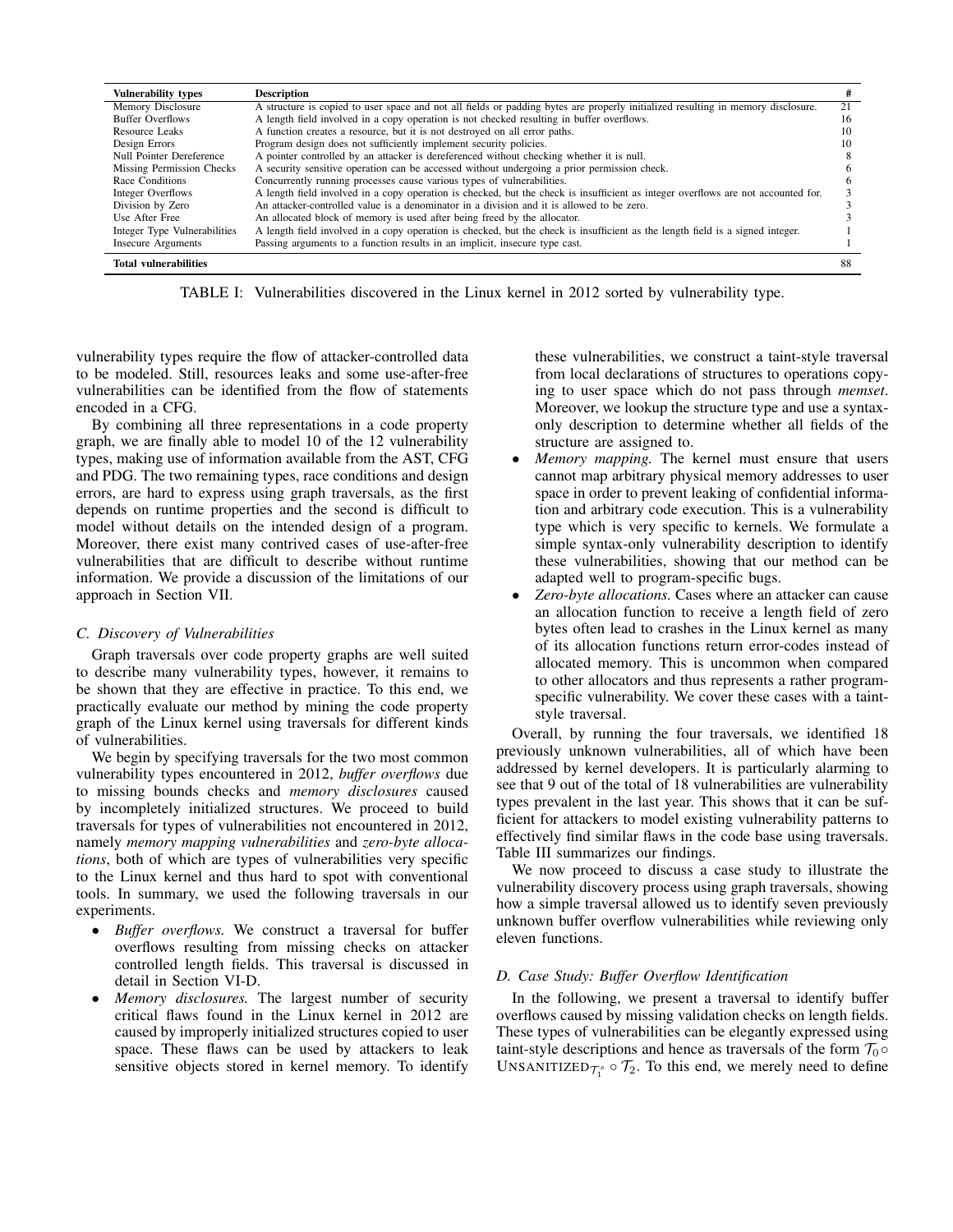| <b>Type</b>            | Location                                 | <b>Developer Feedback</b> | <b>Identifier</b> |
|------------------------|------------------------------------------|---------------------------|-------------------|
| <b>Buffer Overflow</b> | arch/um/kernel/exitcode.c                | Fixed                     | CVE-2013-4512     |
| <b>Buffer Overflow</b> | drivers/staging/ozwpan/ozcdev.c          | Fixed                     | CVE-2013-4513     |
| <b>Buffer Overflow</b> | drivers/s390/net/qeth_core_main.c        | Fixed                     | CVE-2013-6381     |
| <b>Buffer Overflow</b> | drivers/staging/wlags49_h2/wl_priv.c     | Fixed                     | CVE-2013-4514     |
| <b>Buffer Overflow</b> | drivers/scsi/megaraid/megaraid mm.c      | Fixed                     |                   |
| <b>Buffer Overflow</b> | drivers/infiniband/hw/ipath/ipath_diag.c | Fixed                     |                   |
| <b>Buffer Overflow</b> | drivers/infiniband/hw/gib/gib diag.c     | Fixed                     |                   |
| Memory Disclosure      | drivers/staging/bcm/Bcmchar.c            | Fixed                     | CVE-2013-4515     |
| Memory Disclosure      | drivers/staging/sb105x/sb pci mp.c       | Fixed                     | CVE-2013-4516     |
| Memory Mapping         | drivers/video/au1200fb.c                 | Fixed                     | CVE-2013-4511     |
| Memory Mapping         | drivers/video/au1100fb.c                 | Fixed                     | CVE-2013-4511     |
| Memory Mapping         | drivers/uio/uio.c                        | Fixed                     | CVE-2013-4511     |
| Memory Mapping         | drivers/staging//drv interface.c         | Fixed                     |                   |
| Memory Mapping         | drivers/qpu/drm/i810/i810 dma.c          | Fix underway              |                   |
| Zero-byte Allocation   | fs/xfs/xfs_ioctl.c                       | Fixed                     | CVE-2013-6382     |
| Zero-byte Allocation   | fs/xfs/xfs ioctl32.c                     | Fixed                     | CVE-2013-6382     |
| Zero-byte Allocation   | drivers/net/wireless/libertas/debugfs.c  | Fixed                     | CVE-2013-6378     |
| Zero-byte Allocation   | drivers/scsi/aacraid/commctrl.c          | Fixed                     | CVE-2013-6380     |

TABLE III: Zero-day vulnerabilities discovered using our four graph traversals

suitable traversals  $\mathcal{T}_0$  for attacker controlled sources,  $\mathcal{T}_1^s$  for sanitizers and finally,  $\mathcal{T}_2$  for security sensitive sinks. We begin with the sources controlled by an attacker, which are specific to the application under examination. For the Linux kernel, the following two prominent sources of potentially harmful input are considered.

- *User/kernel space interfaces.* Data can be copied from user to kernel space using a number of different API functions. As an example, we consider the *copy from user* function which taints its first argument with data controlled by an attacker. This can be captured using the traversal  $\mathcal{T}_0^0 = \text{ARG}_{copy\_from\_user}^1$ .
- *Parameters of system call handlers.* Attackers have direct control over the parameters of system call handlers by invoking the corresponding system call. We consider *count*-parameters of write system calls as an example and use the traversal  $\mathcal{T}_0^1 = \text{FUNC}(\_write) \circ \text{PARAM}_{cnt}$ where  $PARAM_p$  and  $FUNC_f$  are non-empty for parameters named  $p$  and nodes in functions with names containing the sub-string  $f$  respectively.

As data sinks, we consider the length fields (i.e., third arguments) passed to *copy from user* and *memcpy* calls as we are interested in identifying cases where an attacker controls the amount of data copied into a buffer. In the system call handler case, we further restrict the analysis by analyzing only calls to *copy\_from\_user* to ensure that not only the length field but also the copied data is under the attacker's control. The sink traversals are thus given by  $\mathcal{T}_2^0 = \text{ARG}_{\text{memory}}^3$  and  $\mathcal{T}_2^1 = \text{ARG}^3_{copy\_from\_user}.$ 

Finally, we reduce the number of false positives by assuming that a length field is properly sanitized if at least one of the following conditions are met.

- *Dynamic allocation of the destination buffer.* The destination buffer is dynamically allocated using the length field to specify the size of the buffer and thus the buffer is large enough to hold the data.
- *Relational expressions.* The length field is used in a relational expression inside a condition, e.g.,  $x <$

buffer\_size, or in a call to the macro *min*. Note that such checks may be incorrect and thus this rule is a practical example of a trade-off between false-positives and false-negatives.

Hence, we define the sanitizer traversal  $\mathcal{T}_1^s$  to be  $\mathcal{T}_1^s$  $\text{OR}(\mathcal{V}_0^s, \mathcal{V}_1^s)$  where  $\mathcal{V}_0^s$  is a match traversal matching allocations where the first argument contains  $s$  and  $\mathcal{V}_1^s$  is a match traversal matching relative expressions and calls to *min* containing s. The final traversal is then given by

$$
\text{Or}\big(\begin{array}{c}\mathcal{T}_0^0\circ\text{Unsanitized}_{\mathcal{T}_1^s}\circ\text{Or}(\mathcal{T}_2^0,\mathcal{T}_2^1),\\ \mathcal{T}_0^1\circ\text{Unsanitized}_{\mathcal{T}_1^s}\circ\mathcal{T}_2^1\end{array}\big)
$$

Running this traversal on the entire Linux source code returns the eleven functions shown in Table IV. Of those eleven functions, seven are buffer overflow vulnerabilities. As an example, Figure 6 shows the vulnerable function *qeth snmp command*. On line 13, attacker controlled data is used to initialize the local variable req len. This variable is used without performing sanitization on line 28 as a lengthfield of a copy-operation. An attacker can thus overflow the buffer *snmp* possibly allowing execution of arbitrary code.

| <b>Filename</b>                          | <b>Function</b>      |
|------------------------------------------|----------------------|
| arch/um/kernel/exitcode.c                | exitcode_proc_write  |
| security/smack/smackfs.c                 | smk_write_rules_list |
| drivers/staging/ozwpan/ozcdev.c          | oz cdev write        |
| drivers/infiniband/hw/ipath/ipath_diag.c | ipath_diagpkt_write  |
| drivers/infiniband/hw/qib/qib_diaq.c     | qib_diagpkt_write    |
| drivers/scsi/megaraid/megaraid_mm.c      | mimd to kioc         |
| drivers/scsi/megaraid.c                  | megadev ioctl        |
| drivers/char/xilinx_/xilinx_hwicap.c     | hwicap_write         |
| drivers/s390/net/qeth_core_main.c        | qeth_snmp_command    |
| drivers/staging/wlags49_h2/wl_priv.c     | wvlan_uil_put_info   |
| arch/ia64/sn/kernel/sn2/sn_hwperf.c      | sn hwperf ioctl      |

TABLE IV: The 11 functions extracted from the Linux kernel using the graph traversal discussed in this section. Vulnerabilities are shaded.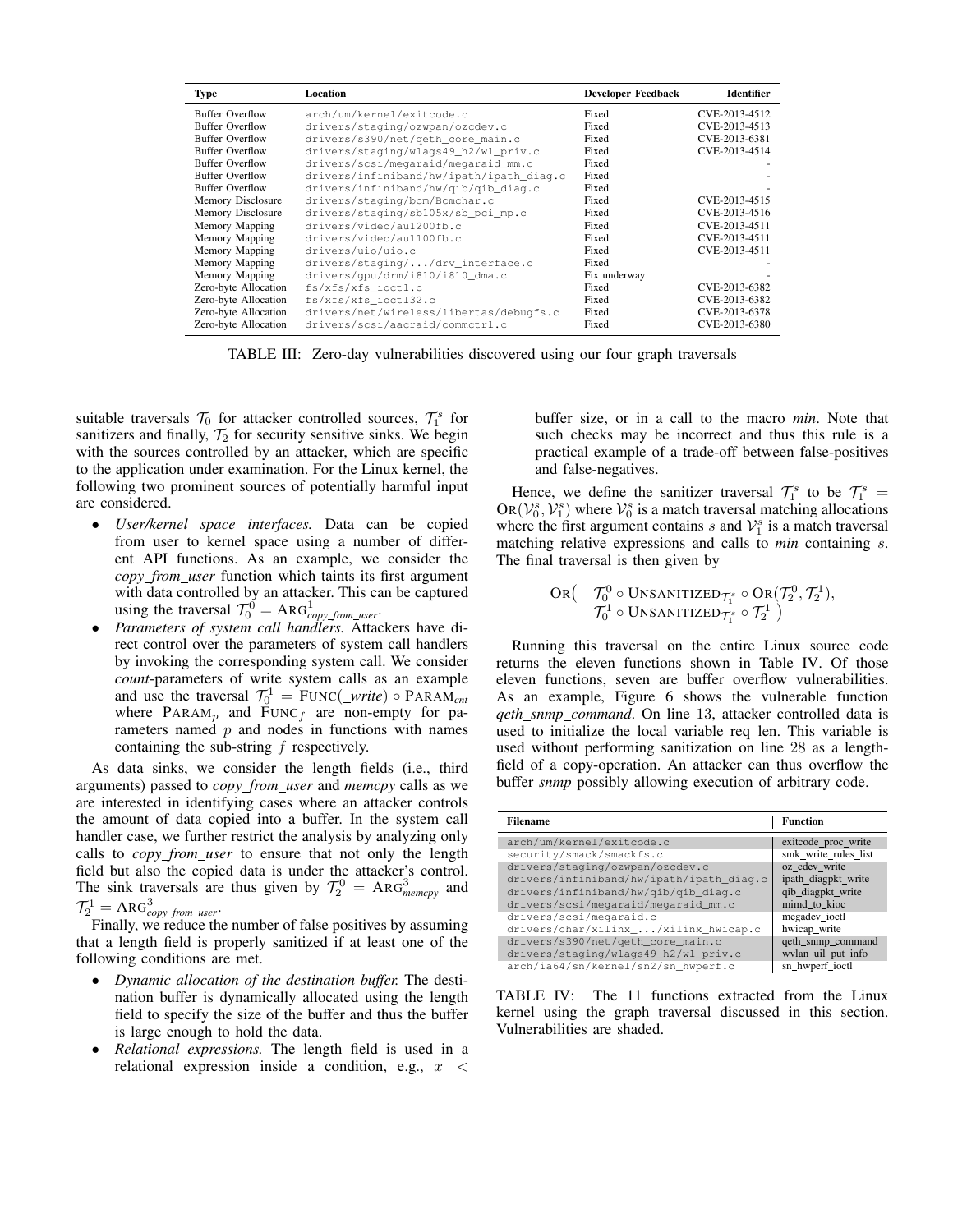```
int qeth_snmp_command(struct qeth_card *card, \frac{1}{2}char __user *udata) 2 \atop 3\{ 3
  struct qeth_cmd_buffer *iob;<br>struct geth ipa cmd *cmd: 5
  struct qeth_ipa_cmd *cmd;<br>struct qeth_snmp_ureq *ureq; 6
  struct qeth_snmp_ureq *ureq; 6<br>int req len; 7
  int req_len; 7
  struct qeth_arp_query_info qinfo = {0, }; 8
  int rc = 0; \frac{1}{2} 9
  1/ [...]
  /* skip 4 bytes (data_len struct member) 11<br>to get reg len */ 12
     to get req_len */ 12<br>(copy from user(& req len, udata 13
  if (copy\_from\_user(\&req\_len, udata
+ sizeof(int), sizeof(int)))
14
             + sizeof(int), sizeof(int)))
    return -EFAULT; 15
  ureq = memdup_user(udata, req_len + 17
           sizeof(struct qeth_snmp_ureq_hdr));<br>
RR(ureq)) {
  if (IS_ERR(ureq)) {
    QETH_CARD_TEXT(card, 2, "snmpnome");<br>return PTR ERR(ureg): 21
    return PTR_ERR(ureq);<br>21<br>22
  } 22
  \begin{array}{r} \n 1 \quad \text{(} \quad 1 \quad \text{(} \quad 23 \quad \text{(} \quad 24 \quad \text{(} \quad 24 \quad \text{(} \quad 25 \quad \text{(} \quad 24 \quad \text{(} \quad 24 \quad \text{(} \quad 25 \quad \text{(} \quad 24 \quad \text{(} \quad 25 \quad \text{(} \quad 24 \quad \text{(} \quad 25 \quad \text{(} \quad 26 \quad \text{(} \quad 27 \quad \text{(} \quad 28 \quad \text{(} \quad 27 \quad \text{(} \quad 28 \quad \text{(} \quad 28 \quad \text{(} \quad 27 \iob = qeth_get_adapter_cmd(card, 24
          IPA_SETADP_SET_SNMP_CONTROL,<br>OETH SNMP SETADP CMDLENGTH + reg len): 26
          QETH_SNMP_SETADP_CMDLENGTH + req_len); 26
  \frac{1}{27} \frac{1}{27}memcpy(&cmd->data.setadapterparms.data.snmp, 28
          \text{Aureq}->cmd, req len); \begin{array}{|c|c|c|c|c|c|c|c|c|c|c|c|} \hline \text{Q9} & \text{Q9} & \text{Q1} & \text{Q2} & \text{Q3} \ \hline \end{array}rc = \text{geth}\text{ send} ipa_snmp_cmd(card, iob, \vert 30
        QETH_SETADP_BASE_LEN + req_len, 31
        qeth snmp command cb, (void *)&qinfo); \frac{1}{32}1/\sqrt{1}...] 33
  kfree(ureq): 34
  kfree(qinfo.udata); 35
  return rc; 36
} 37
```
16

Fig. 6: Buffer overflow vulnerability in a Linux kernel driver found using our approach.

#### VII. LIMITATIONS

The discovery of several unknown vulnerabilities in the Linux kernel clearly demonstrates the capabilities of our approach. Nonetheless, there exist limitations that need to be considered: First, our approach is purely static and thus cannot overcome the inherent limitations of static program analysis. While we implement control and data flow tracking, we do not interpret code, for example, to find equivalent but differently formulated expressions as would be possible using symbolic execution. As a result, vulnerabilities induced by runtime behavior, such as race conditions, cannot be modeled using code property graphs.

Second, due to the fact that the problem of vulnerability discovery is undecidable in the general case [33], our approach can only spot potentially vulnerable code. In contrast to approaches that target a specific types of vulnerabilities, we focus on a generic way of mining for vulnerabilities that may not guarantee the presence of a security flaw, but can identify potentially vulnerabilities in very large software projects.

Third, our current implementation does not address interprocedural analysis. While we link functions according to call relations in the graph database, formulating effective interprocedural traversals poses additional challenges. This is not an inherent limitation of our approach, as inter-procedural variants of control flow graphs and program dependence graphs exist in the form of inter-procedural control flow graphs and system dependence graphs [see 17]. In the future, we aim to extend our work for inter-procedural analysis.

## VIII. RELATED WORK

Scanning source code for patterns of vulnerabilities has a long history and a number of vulnerability scanners used in practice, such as Microsoft PREfast [23], PScan [5] or RATS [4], have adopted this idea to find several well-known vulnerabilities. While these tools are valuable, in particular during the development process, they usually fail to identify complex and subtle vulnerabilities in code. Moreover, it is not possible to adapt these tools to account for the specifics of a code base. As a remedy, several researchers have since considered to incorporate expert knowledge into methods of static analysis. For example, Evans and Larochelle [8] describe Splint, which allows analysts to provide annotations to find incarnations of buffer overflows and format string vulnerabilities in different applications. Moreover, Vanegue and Lahiri [39] propose an extended static checker named HAVOC-Lite to identify vulnerabilities in Microsoft COM components. Our approach is related, yet makes a wider range of vulnerabilities accessible at the expense of a less precise analysis.

A different branch of security research has studied query languages for spotting vulnerabilities [e.g., 22, 25] and other flaws [e.g., 14, 15, 30] in source code. For example, Livshits and Lam [24] construct static checkers from high-level program descriptions formulated in the query language PQL. They subsequently employ static taint analysis to uncover crosssite-scripting and SQL injection vulnerabilities in Java code. Similarly, Shankar et al. [36] make use of static taint analysis to identify format string vulnerabilities in C programs. These approaches are highly effective at identifying specific types of vulnerabilities, however, they have not been shown to be applicable to a wider range of vulnerability types, such as memory disclosures and resource leaks. Furthermore, static taint-analysis is inherently limited by its passive view on data flow, for example, expressions cannot be evaluated.

Dynamic approaches to program analysis such as fuzz testing [10, 13, 42] and dynamic taint tracking [e.g., 28, 40] have been proposed to address the deficiencies of static program analysis. Unfortunately, only vulnerabilities triggered at runtime can be found in this way and thus security flaws in unusual control paths are often not discovered. As a remedy, several researchers have proposed to combine fuzz testing with symbolic execution to actively guide the analysis into exploring unusual paths. These approaches, however, are costly and often hard to operate in practice as they suffer from the exponential number of program paths to consider.

Finally, not directly related to vulnerability discovery, Reps [32] pioneered the idea of performing program analysis by solving graph reachability problems, showing that many dataflow problems as well as program slicing can be solved by traversing graphs. Moreover, creating new representations specifically to aid in bug finding and program understanding has been considered by Kinloch and Munro [19]. They present the Combined C Graph (CCG), which, in essence, is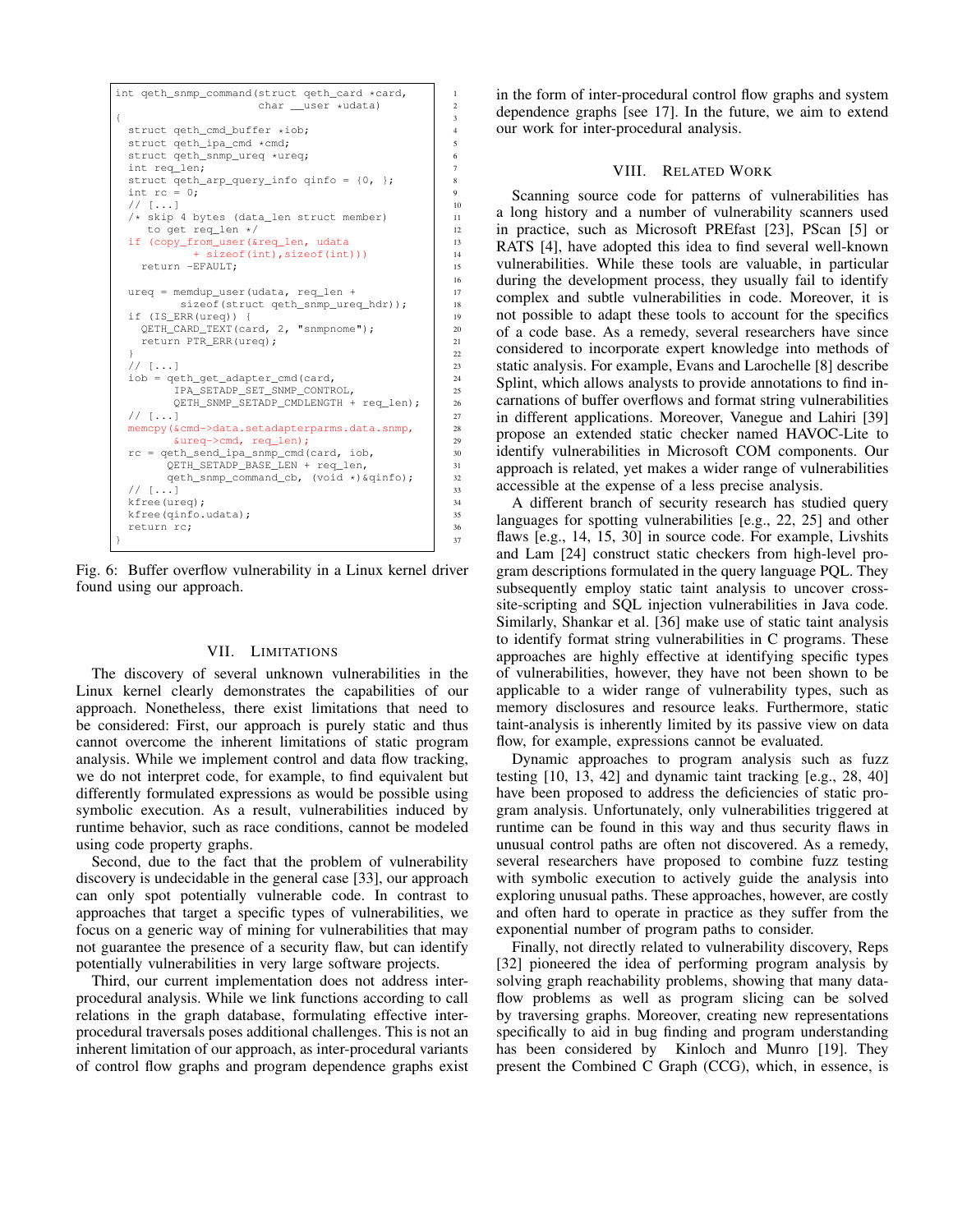a system-wide program dependence graph. Similarly, Krinke and Snelting [20] present a fine grained system dependence graph that also combines syntactical as well as control and data flow information to allow precise program slices to be calculated via constraint solving. Yet, they do not explore the idea of describing bug or vulnerability patterns using graph traversals as explored in this work.

### IX. CONCLUSION

Providing analysts with practical means for discovery of vulnerabilities in software is of utmost importance to secure computer systems. In this paper, we have presented an approach for mining large amounts of code for vulnerabilities. This approach builds on a novel representation of source code, a code property graph, that enables modeling patterns for common vulnerabilities in terms of graph traversals. Using this representation we have presented small and concise traversals for many well-known types of vulnerabilities, including buffer overflows, format string vulnerabilities and memory address leaks. Moreover, we have audited a large code base—the Linux kernel—with a code property graph and identified a total of 18 previously unknown vulnerabilities in the source code confirmed and fixed by the vendor.

Code property graphs and graph traversals are suitable to find common types of vulnerabilities but more importantly, they can be tailored well to identify vulnerabilities specific to a code base. By refining traversals, the analyst has full control over false-positive and false-negative rates, allowing vague traversals to be formulated during the discovery phase of an analysis and very precise traversals to capture instances of well-understood types of vulnerabilities.

#### ACKNOWLEDGMENTS

The authors acknowledge funding from BMBF under the project PROSEC (FKZ 01BY1145) and from DFG under the project DEVIL (RI 2469/1-1).

#### **REFERENCES**

- [1] A. Aho, R. Sethi, and J. Ullman. *Compilers Principles, Techniques, and Tools*. Addison-Wesley, 1985.
- [2] T. Avgerinos, S. K. Cha, B. L. T. Hao, and D. Brumley. AEG: Automatic Exploit Generation. In *Proc. of Network and Distributed System Security Symposium (NDSS)*, 2011.
- [3] I. D. Baxter, A. Yahin, L. Moura, M. S. Anna, and L. Bier. Clone detection using abstract syntax trees. In *Proc. of International Conference on Software Maintenance (ICSM)*, 1998.
- [4] B. Chess and M. Gerschefske. Rough auditing tool for security. Google Code, http://code.google. com/p/rough-auditing-tool-for-security/, visited November, 2013.
- [5] A. DeKok. Pscan: A limited problem scanner for c source files. http://deployingradius.com/pscan/, visited February, 2013.
- [6] S. Eidemiller and E. Dalci. Cwe-676: Use of potentially dangerous function. MITRE Corporation., 2012.
- [7] S. Esser. Mountain Lion/iOS vulnerabilities garage sale. Presentation at SyScan Conference, 2013.
- [8] D. Evans and D. Larochelle. Improving security using extensible lightweight static analysis. *IEEE Software*, 19 (1):42–51, 2002.
- [9] J. Ferrante, K. J. Ottenstein, and J. D. Warren. The program dependence graph and its use in optimization. *ACM Transactions on Programming Languages and Systems*, 9:319–349, 1987.
- [10] V. Ganesh, T. Leek, and M. Rinard. Taint-based directed whitebox fuzzing. In *Proc. of the International Conference on Software Engineering*, 2009.
- [11] H. Gascon, F. Yamaguchi, D. Arp, and K. Rieck. Structural detection of android malware using embedded call graphs. In *Proc. of ACM CCS Workshop on Artificial Intelligence and Security (AISEC)*, Nov. 2013.
- [12] gera and riq. Advances in format string exploitation. *Phrack Magazine*, 0x3b(0x07), 2002.
- [13] P. Godefroid, M. Y. Levin, and D. Molnar. SAGE: whitebox fuzzing for security testing. *Communications of the ACM*, 55(3):40–44, 2012.
- [14] S. F. Goldsmith, R. O'Callahan, and A. Aiken. Relational queries over program traces. In *Proc. of ACM SIGPLAN International Conference on Object-Oriented Programming, Systems, Languages and Applications (OOPSLA)*, 2005.
- [15] S. Hallem, B. Chelf, Y. Xie, and D. Engler. A system and language for building system-specific, static analyses. In *Proc. of ACM SIGPLAN International Conference on Programming Languages Design and Implementation (PLDI)*, 2002.
- [16] S. Heelan. Vulnerability detection systems: Think cyborg, not robot. *IEEE Security & Privacy*, 9(3):74–77, 2011.
- [17] S. Horwitz, T. Reps, and D. Binkley. Interprocedural slicing using dependence graphs. In *Proc. of ACM SIGPLAN International Conference on Programming Languages Design and Implementation (PLDI)*, pages 35–46, 1988.
- [18] N. Jovanovic, C. Kruegel, and E. Kirda. Pixy: A static analysis tool for detecting web application vulnerabilities. In *Proc. of IEEE Symposium on Security and Privacy*, pages 6–263, 2006.
- [19] D. A. Kinloch and M. Munro. Understanding C programs using the combined C graph representation. In *Proc. of International Conference on Software Maintenance (ICSM)*, 1994.
- [20] J. Krinke and G. Snelting. Validation of measurement software as an application of slicing and constraint solving. *Information and Software Technology*, 40(11):661– 675, 1998.
- [21] J. A. Kupsch and B. P. Miller. Manual vs. automated vulnerability assessment: A case study. In *Proc. of Workshop on Managing Insider Security Threats (MIST)*, pages 83–97, 2009.
- [22] M. S. Lam, J. Whaley, V. B. Livshits, M. C. Martin, D. Avots, M. Carbin, and C. Unkel. Context-sensitive program analysis as database queries. In *Proc. of Symposium on principles of database systems*, 2005.
- [23] J. R. Larus, T. Ball, M. Das, R. DeLine, M. Fähndrich,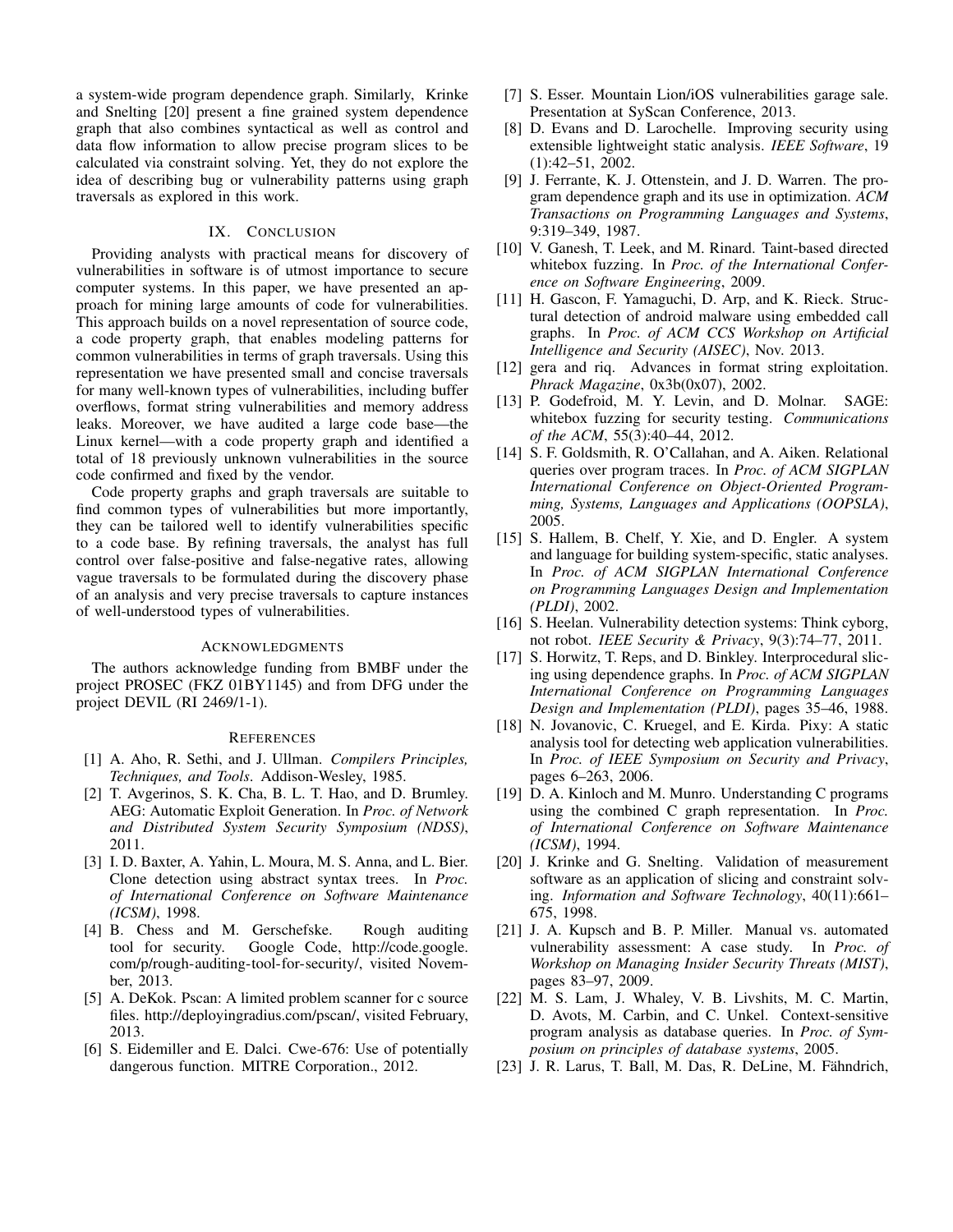J. Pincus, S. K. Rajamani, and R. Venkatapathy. Righting software. *IEEE Software*, 21(3):92–100, 2004.

- [24] V. B. Livshits and M. S. Lam. Finding security vulnerabilities in java applications with static analysis. In *Proc. of USENIX Security Symposium*, 2005.
- [25] M. Martin, B. Livshits, and M. S. Lam. Finding application errors and security flaws using pql: Program query language. In *Proc. of ACM SIGPLAN International Conference on Object-Oriented Programming, Systems, Languages and Applications (OOPSLA)*, 2005.
- [26] H. Moore. Security flaws in universal plug and play: Unplug. don't play. Technical report, Rapid 7, 2013.
- [27] D. Muthukumaran, T. Jaeger, and V. Ganapathy. Leveraging choice to automate authorization hook placement. In *Proc. of ACM conference on Computer and Communications Security*, 2012.
- [28] J. Newsome and D. Song. Dynamic taint analysis for automatic detection, analysis, and signature generation of exploits on commodity software. In *Proc. of Network and Distributed System Security Symposium (NDSS)*, 2005.
- [29] J. W. Oh. Recent Java exploitation trends and malware. Presentation at Black Hat Las Vegas, 2012.
- [30] S. Paul and A. Prakash. A framework for source code search using program patterns. *IEEE Transactions on Software Engineering*, 1994.
- [31] C. Planet. A eulogy for format strings. *Phrack Magazine*, 0x43(0x09), 2010.
- [32] T. Reps. Program analysis via graph reachability. *Information and Software Technology*, 1998.
- [33] H. G. Rice. Classes of recursively enumerable sets and their decision problems. *Transactions of the American Mathematical Society*, 74:358–366, 1953.
- [34] M. A. Rodriguez and P. Neubauer. The graph traversal pattern. *Graph Data Management: Techniques and Applications*, 2011.
- [35] E. Schwartz, T. Avgerinos, and D. Brumley. All you ever wanted to know about dynamic taint analysis and forward symbolic execution (but might have been afraid to ask). In *Proc. of IEEE Symposium on Security and Privacy*, pages 317–331, 2010.
- [36] U. Shankar, K. Talwar, J. S. Foster, and D. Wagner. Detecting format string vulnerabilities with type qualifiers. In *Proc. of USENIX Security Symposium*, pages 201–218, 2001.
- [37] S. Sparks, S. Embleton, R. Cunningham, and C. C. Zou. Automated vulnerability analysis: Leveraging control flow for evolutionary input crafting. In *Proc. of Annual Computer Security Applications Conference (ACSAC)*, pages 477–486. IEEE Computer Society, 2007.
- [38] M. Sutton, A. Greene, and P. Amini. *Fuzzing: Brute Force Vulnerability Discovery*. Addison-Wesley Longman, 2007.
- [39] J. Vanegue, L. Bloomberg, and S. K. Lahiri. Towards practical reactive security audit using extended static checkers. In *Proc. of IEEE Symposium on Security and Privacy*, 2013.
- [40] T. Wang, T. Wei, Z. Lin, and W. Zou. IntScope: Automatically detecting integer overflow vulnerability in x86

binary using symbolic execution. In *Proc. of Network and Distributed System Security Symposium (NDSS)*, 2009.

- [41] M. Weiser. Program slicing. In *Proc. of International Conference on Software Engineering*, 1981.
- [42] M. Woo, S. K. Cha, S. Gottlieb, and D. Brumley. Scheduling blackbox mutational fuzzing. In *Proc. of ACM Conference on Computer and Communications Security (CCS)*, 2013.
- [43] F. Yamaguchi, M. Lottmann, and K. Rieck. Generalized vulnerability extrapolation using abstract syntax trees. In *Proc. of Annual Computer Security Applications Conference (ACSAC)*, pages 359–368, Dec. 2012.
- [44] F. Yamaguchi, C. Wressnegger, H. Gascon, and K. Rieck. Chucky: Exposing missing checks in source code for vulnerability discovery. In *Proc. of ACM Conference on Computer and Communications Security (CCS)*, 2013.
- [45] M. Zitser, R. Lippmann, and T. Leek. Testing static analysis tools using exploitable buffer overflows from open source code. In *Proc. of ACM SIGSOFT International Symposium on Foundations of Software Engineering SIG-SOFT FSE*, pages 97–106, 2004.

#### APPENDIX

## *A. The Traversal* TNODES

The traversal TNODES is used to identify all child nodes of the ASTs rooted at any of the nodes in the set  $X$ . This traversal can be formally defined as

$$
\text{TNODES}(X) = \bigcup_{v \in X} \left( v \cup \left( \bigcup_{v_c \in \text{OUT}_{\mathcal{A}}(\{v\})} \text{TNODES}(\{v_c\}) \right) \right).
$$

The recursive definition is based entirely on the elementary traversal  $OUT_l$  applied on AST edges (labeled as  $A$ ) and simply states that the nodes contained in a tree are given by the node itself and the nodes contained in its subtrees.

#### *B. The Traversals* STATEMENT *and* FUNCTION

Statement nodes are the central connecting points between the three views on the code offered by the code property graph. In consequence, it is often necessary to traverse from an arbitrary non-statement node to the statement that encloses it. To this end, we introduce the traversal STATEMENT, as used in Section V-D, to determine statement nodes for all nodes in a set  $X$ :

STATEMENT(X) = 
$$
\bigcup_{v \in X} s({v})
$$

where

$$
s(X) = \begin{cases} X_1, & \text{if } \mu(X_1, code) = \text{Strut} \\ s(\text{IN}_{\mathcal{A}}(X)), & \text{otherwise} \end{cases}
$$

and  $X_1$  denotes the only member of the set X. This traversal follows incoming AST edges until a node of type *Stmt* is reached. A similar definition can be given for a traversal FUNCTION to reach the function enclosing the statement, simply by traversing to parent nodes until an enclosing function node is found.